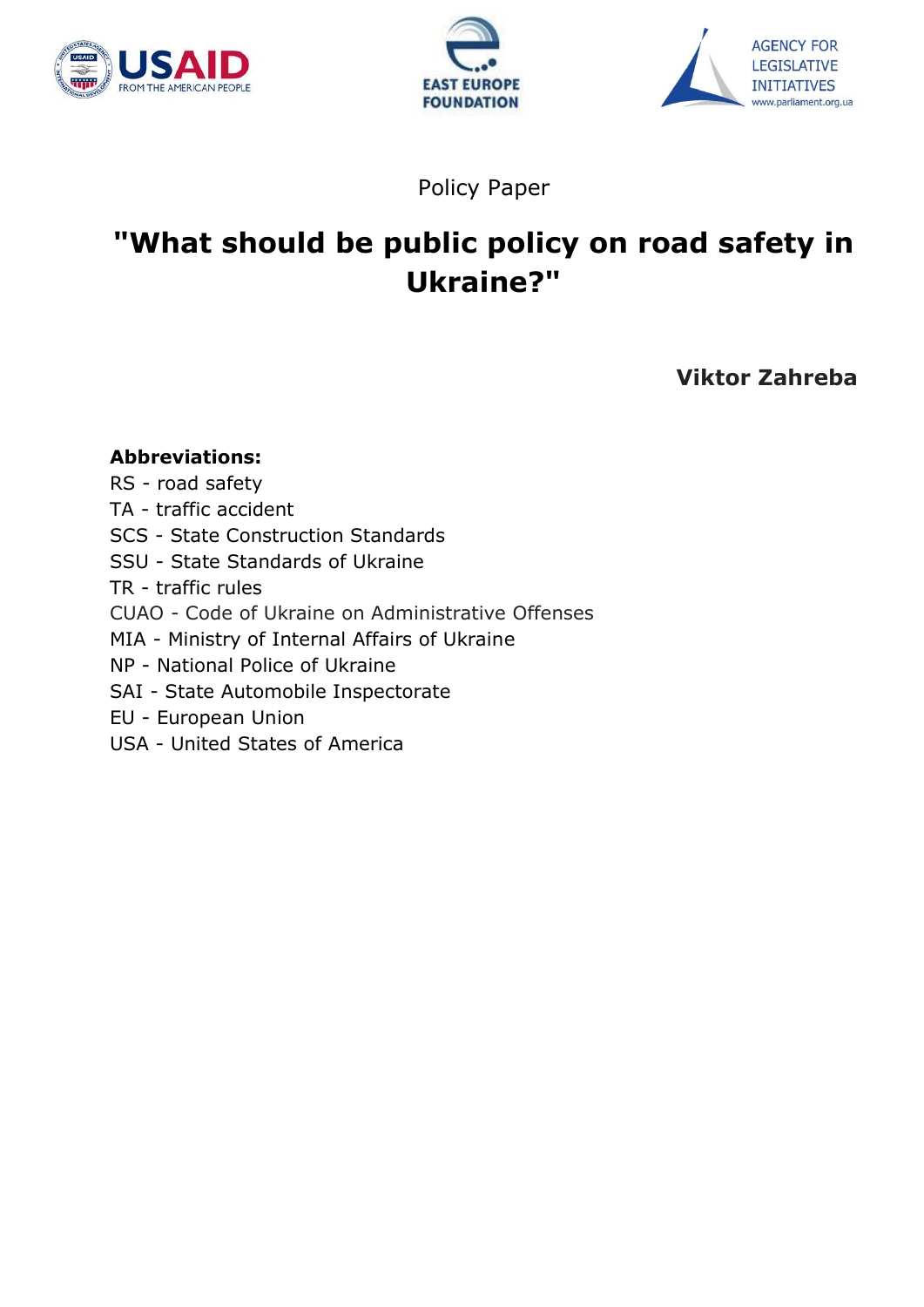





#### **1. Issue description: scale, relevance**

The issue of road safety is specific enough. It is really comprehensive in terms of the risks and interpretation. Any road use in any role - that of a pedestrian, driver, passenger, cyclist - implies a high risk of injury or loss of life. Ukrainians fear roads.

Among European countries, Ukraine demonstrates one of the lowest road safety levels. This level is measured with the extent of the consequences incurred, above all - with the number of lives lost. Ratios are often used for comparison mortality vs the population number and mortality vs the number of registered vehicles.

*Figure 1 - The death rate per 1 million people in EU Member States and in Ukraine (2014)*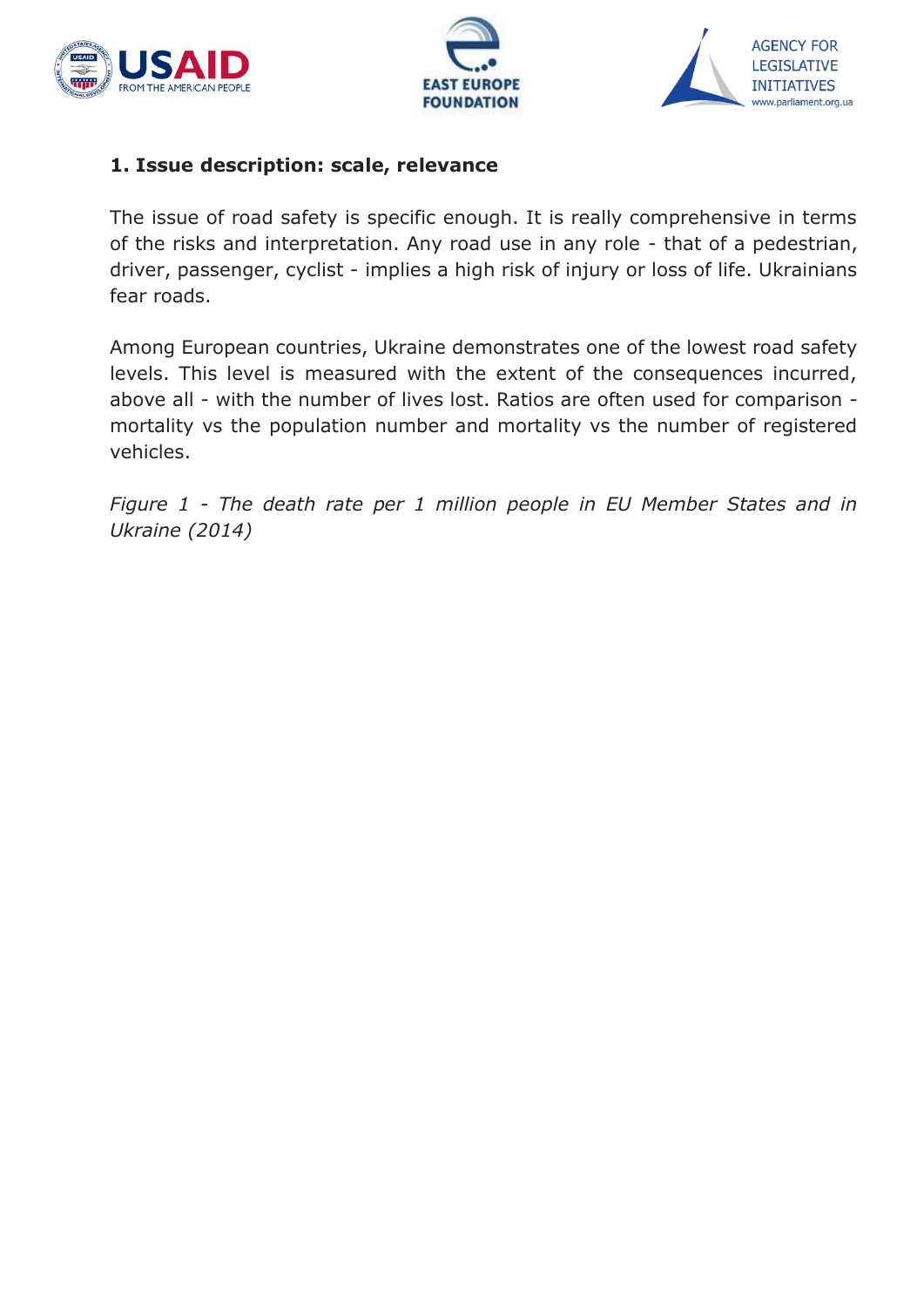







As seen in the chart, Ukraine is far behind its western neighbors. The mortality rate per 1 million population has been around 110-115 for several years, although in the worst years (2007) it reached 206 deaths per 1 million population. While the average indicator among the 27 EU Member States as of 2015 was 62 deaths per 1 million population, and the leading countries' indicator is less than 30.

*Figure 2 - The death rate per 1 million vehicles in some EU Member States and in Ukraine (2012)*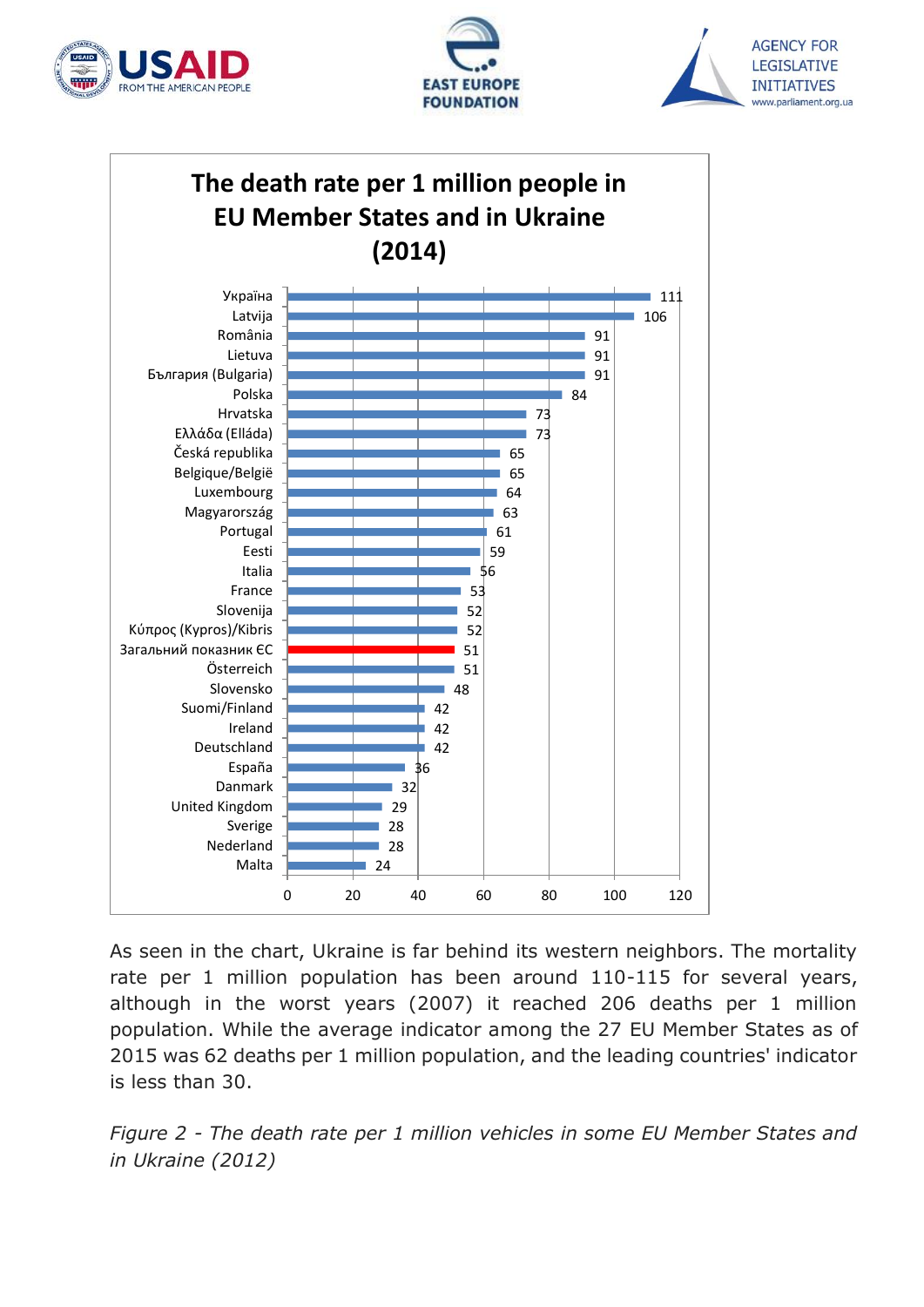







Traffic risks in Ukraine are actually even higher, since one should take into account the much lower rate of car ownership than in neighboring countries. Countries having more extensive road networks where there are more cars have a higher statistical probability of accidents, deaths, and injuries (with other conditions being equal). Our country, according to the author and based on data of the State Statistics Service of Ukraine, has about 120 units of motor vehicles per thousand people, while in the EU the figure is 200 (East) up to 400-500 (West and North).

If we look at this indicator - the mortality rate per 1 million cars - in Ukraine it is more than 600, while for our immediate neighbors in the West - it is approx. 200-250, and in "champion" EU Member States - 66. The difference vs Ukraine is ten-fold.

## **Relevance of the issue**

The problem of traffic accidents and deaths on the roads of Ukraine is relevant for two reasons.

**Reason 1:** poor road safety results in terrible consequences. This is a large number of dead and injured men, women, and children - at least 20,000 victims annually (the injured and dead cumulatively). These deaths result in tremendous physical and mental suffering for the society, economic losses (workable age population gets injured and dies in TAs). There is also the direct monetary price paid by society for its failing to deal with the issue of traffic accidents. These are the costs of rescuing and treating victims of accidents, registration of TAs, transportation of smashed cars, repair of damaged road infrastructure. It is also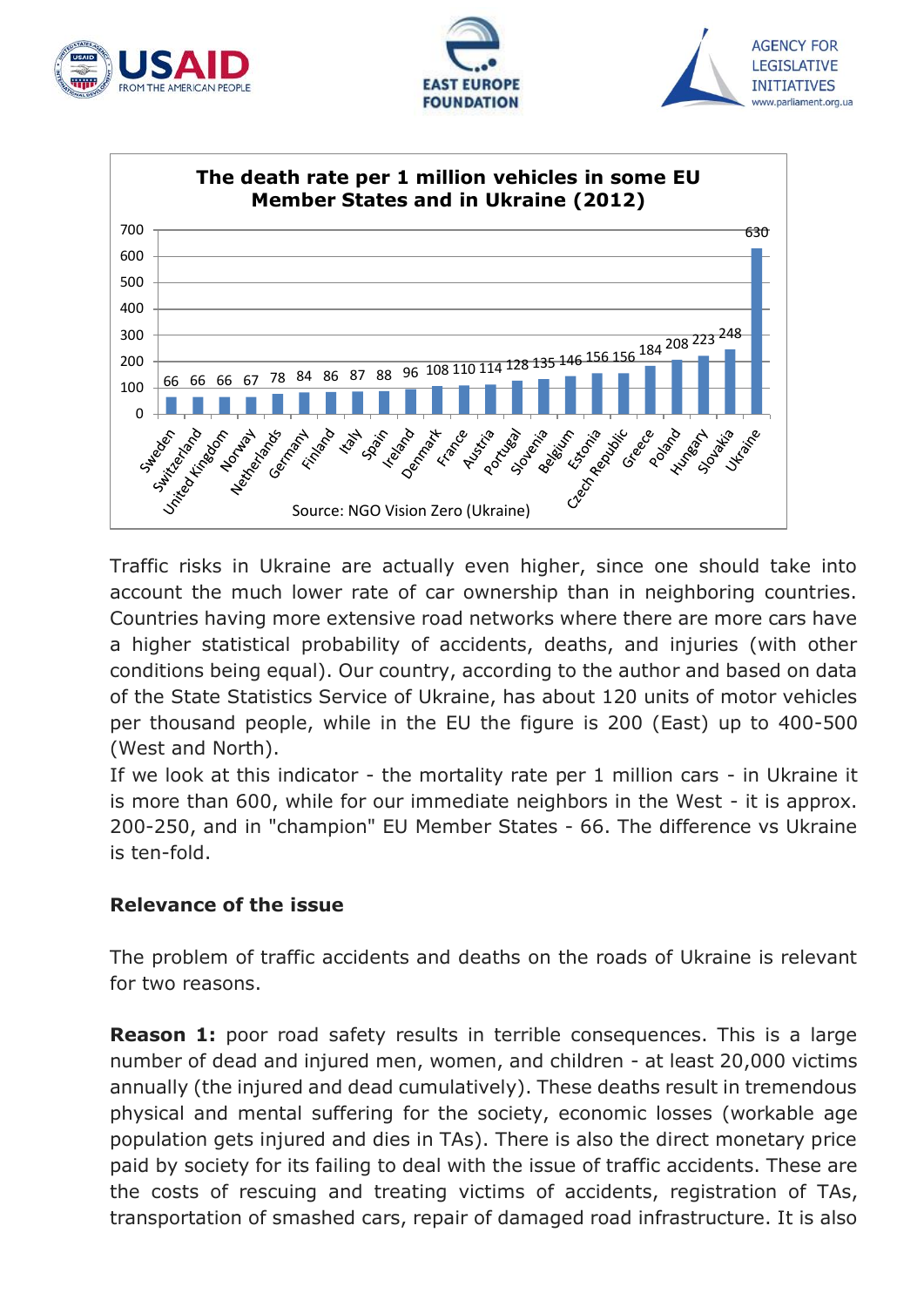





about paying inoperability and disability pensions, insurance coverage, etc. According to the World Bank, economic losses of Ukraine resulting from traffic accidents reach 1.5% of GDP, i.e. more than 1 billion US dollars.

**Reason 2:** the effects described ARE NOT inevitable. Evidence proves that 95% of accidents can be prevented. Almost all traffic accident are not natural disasters or force major episodes - they are subject to scientific analysis that can reliably identify the causes, factors, and circumstances of both every individual case (micro level analysis), and of large numbers of such accidents in, say, a city, region, or in a country (macro level analysis). Based on the analysis, selecting efficient and effective public policy instruments makes it possible to successfully prevent a large part of accidents, and where they cannot be prevented - to significantly mitigate their consequences.

**Thus, we come to a deeper level issue, which, in fact, this document is focused on.** This is not about the general problem of accidents on roads, which is, in fact, clear, this is about **lack of an adequate public policy on road**  safety. "Adequate" in English means "minimally required", while Ukraine currently has no minimally required public policy that would control the problem of deaths on roads and start improving the situation.

Hereinafter, concrete evidence of weakness of the current public policy and possible ways to improve the situation are suggested.

## **2. Why is the current policy not satisfactory?**

The public policy of Ukraine as it is now should be seen as unsatisfactory for the three fundamental reasons that will be explained below:

**Reason 1:** The state poorly performs its commitments to the society in the area of road safety, in particular in ensuring safety of roads, safe vehicles, and safe road user behavior, as well as emergency medical care provision.

**Reason 2:** The state has not set up a management, enforcement, and control system that would include institutional responsibilities and coordination of activities of various authorities.

**Reason 3:** The state has no clear goals or strategy for action in the field of traffic safety, or a system to monitor progress and assess effectiveness of specific activities or policies.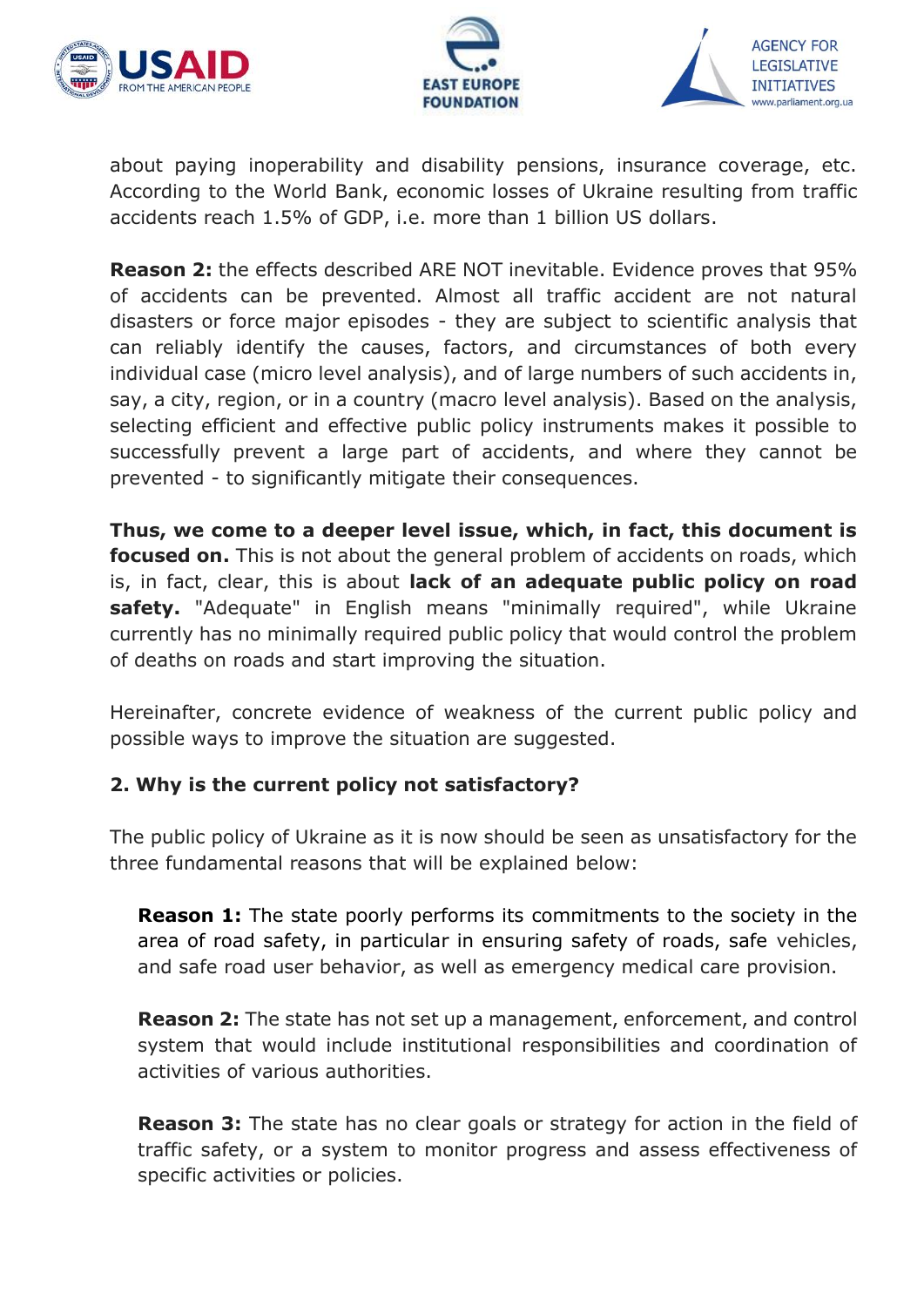





## **Reason 1. Poor performance by the state of its obligations to the society**

Road safety problem cannot be resolved at the private level or at the level of local government. Thus, the society commissioned it to the state, giving it the power and resources and having expressed consent to adhere to rules and regulations developed by the state. The state, in response, has undertaken a number of commitments to the society as a whole and each citizen in particular.

But is it successfully complying with them?





Deaths in road accidents in Ukraine per 1 million population in

The chart above shows the road safety status over the past 20 years. First, it shows absolutely no long-term trend towards improvement, which can be seen on similar charts from any EU Member State and the EU as a whole.

Second, the changes in road safety coincide with changes in the economy. The number of accidents and deaths on the roads of Ukraine shows a clear correlation with the economic situation in the country: the gradual growth in 2001-2005 peaking in 2006-2007, followed by a sharp drop in 2008-2010, and finally, new growth since 2011. For comparison, we could address the situation in any neighboring country that is now an EU Member State - Romania, Slovakia, Poland. There are also economic cycles, but in the long-term perspective the mortality curve goes down (see the annex).

**So, with a high degree of confidence it can be argued that "improvement" of safety of roads in Ukraine in 2013-2015 is temporary,**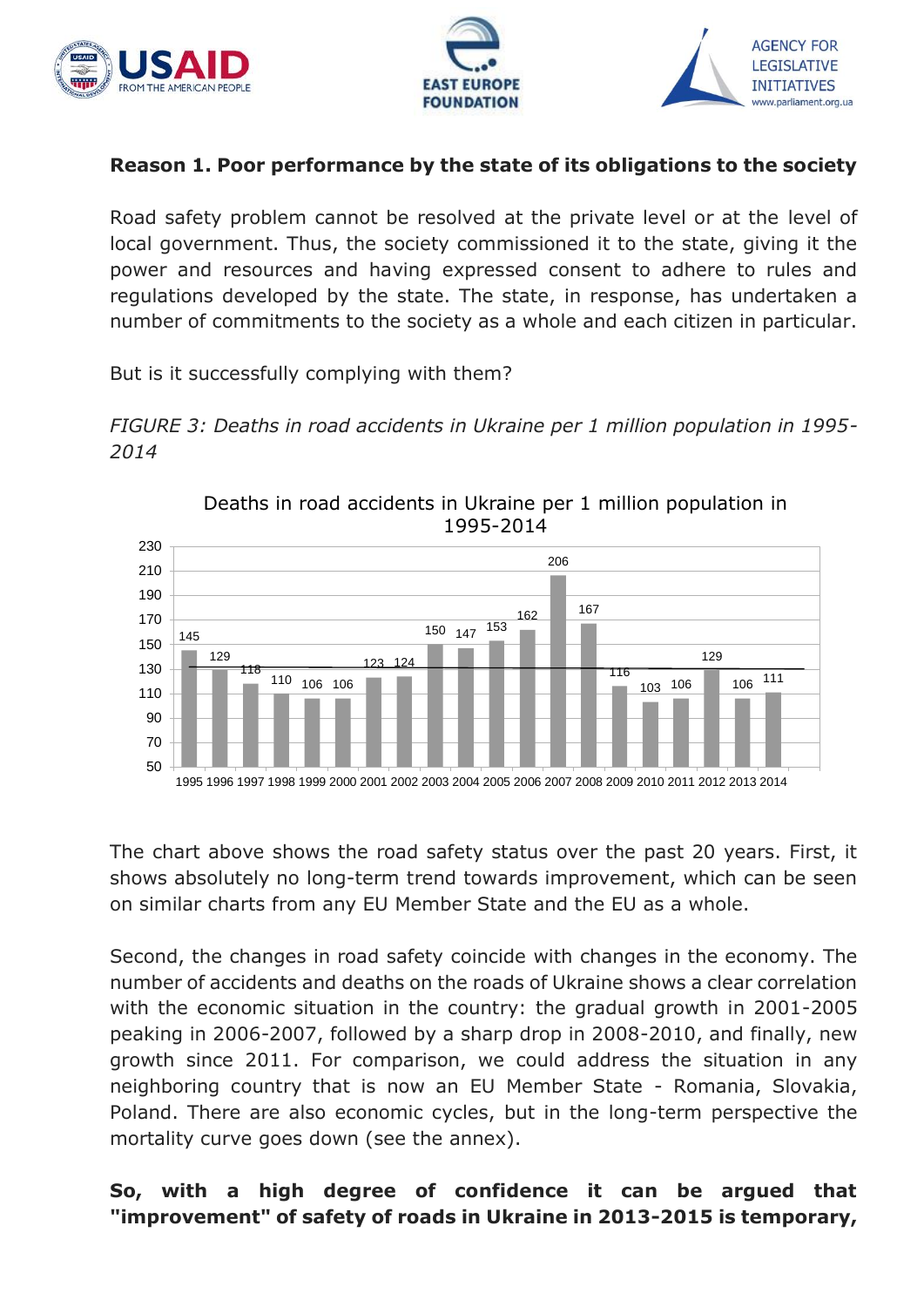





**and it is due to economic problems and low purchasing power of the population.** Once economic growth restarts and mass consumer loans are restored, road safety will sharply deteriorate again.

## **Two findings disappointing for a Ukrainian policy or public manager follow.**

**Finding 1:** The Ukrainian state, with all of its numerous regulatory legal acts and institutions, produces no systemic effects on road safety. In fact, road safety in our country is managed not by the state apparatus, but by macroeconomic processes not dependent on it, and impoverishment of the population is the best "improver" of the situation on the roads.

**Finding 2:** If there is no change in the public policy regarding road safety right now, unless we build an effective road safety management system, then along with the further economic recovery, which will come sooner or later, traffic safety on the roads will once again deteriorate sharply, perhaps even down to the catastrophic scale of 2003-2008.

Hereinafter, we assess Ukraine's execution of its commitments to the community in the area of road safety, and for our convenience we highlight the four components of the road safety system. Let's consider the commitments taken by the state of Ukraine to its citizens in each of the sectors and how well it is performing them.

These components of the system are:

- 1. Safe roads.
- 2. Safe road users.
- 3. Safe vehicles.
- 4. Providing emergency medical care, after a TA has already happened.

## **Safe roads**

Trying to ensure that the roads and streets of Ukraine are safe, the government has built up a complex system. This system consists of numerous binding documents: procedures, rules, regulations, and standards for construction, repair, and reconstruction of the street and road infrastructure, as well as for traffic management (marking, signs, traffic lights, and so on) on it. Besides, governmental agencies and organizations have numerous powers enshrined in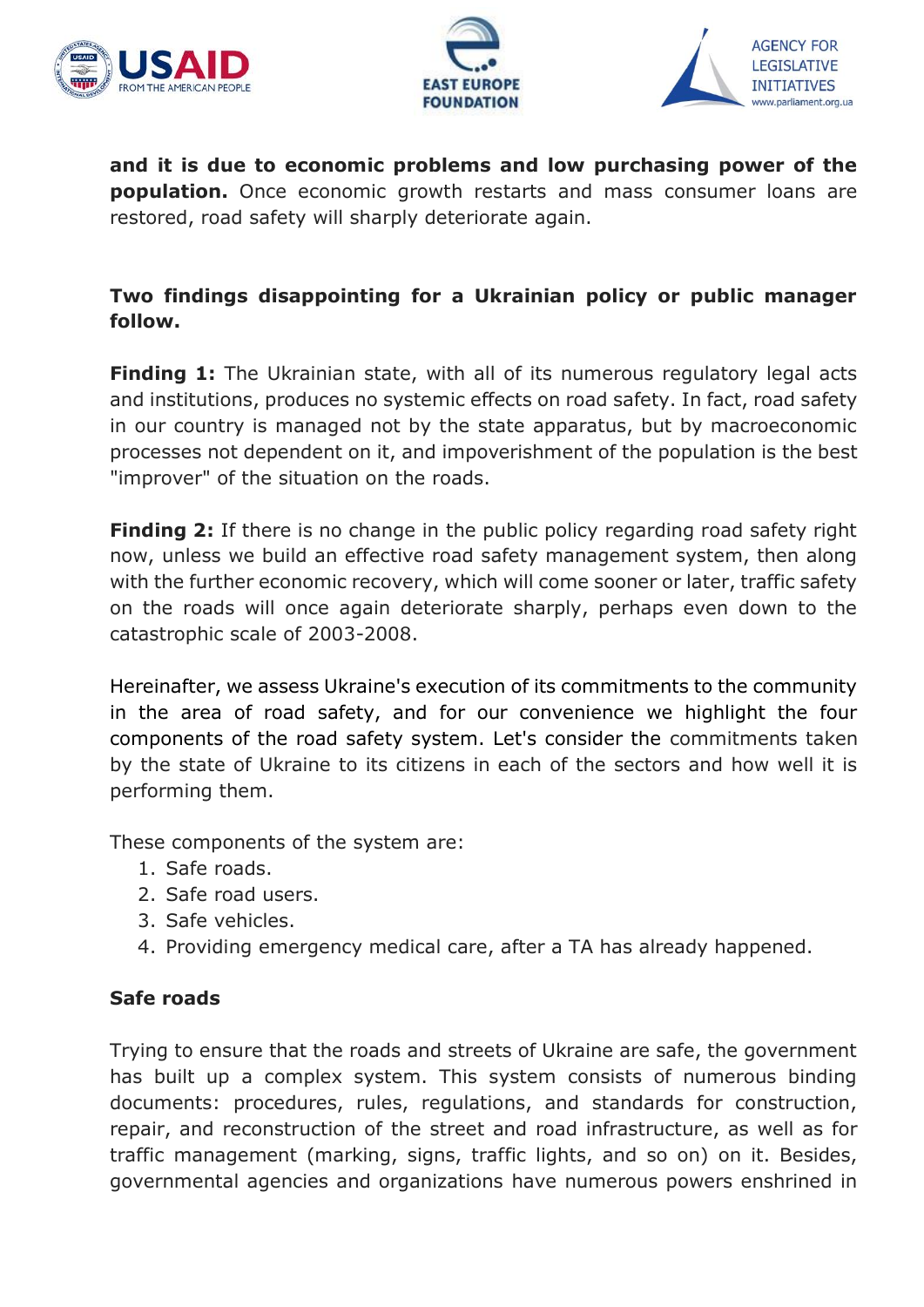





law to monitor compliance with these standards through approval, inspection, and investigation procedures.

**The state does not properly fulfill its obligation for safe infrastructure.** Standards and construction norms are often outdated, they do not meet current EU practices and do not contribute to the maximum safety level.

Some facts to prove this statement:

- 1. **Small diameter loop intersections** (up to 50 meters) are virtually absent from Ukraine, and their construction in cities is still not permitted under applicable building codes. In the European Union, this intersection layout has been applied since 1980 and has proved an unprecedented success in improving safety, forcing reduced speed of crossroad passage, and reducing to zero the most dangerous TA scenarios - frontal and side collision (Brilon, 2011). Small loop intersections is an internationally recognized best practice, and countries in the east of the European Union are actively constructing small radius loops.
- 2. Even **new roads are** dangerous. For example, in cities and on highways of Ukraine, it is common to organize unregulated crossings without safety islands on 4-lane roads. This is a very bad technical solution in terms of safety, which leads to significant accident and mortality rates (TEN-T, p.10).
- 3. In Ukraine, **there is no procedure for auditing safety of road infrastructure at the design, construction, and post-construction phases,** which is a safety must under European Union standards (EU Directive 2008/96/EC). Ukrainian engineers design roads and streets that motivate for high speed and are not safe enough for pedestrians, and as a result - the widely spread "TA concentration spots". And there is no authority that would assess these designs for safety and point to the mistakes that should be eliminated.
- 4. **The width of lanes in settlements of Ukraine is often excessive** and is 4 meters or more, which leads to high speed of driving, which in turn is a critical safety factor in the situation where run over pedestrians is possible. For comparison, the width of the lane on a German autobahn, where there is no speed limit, is 3.50 m, and of the right lane - 3.75 m, because it is intended for movement of large vehicles.

These standards and unjustified practices in road infrastructure result in the phenomenon where **repair or construction of roads result not in safety**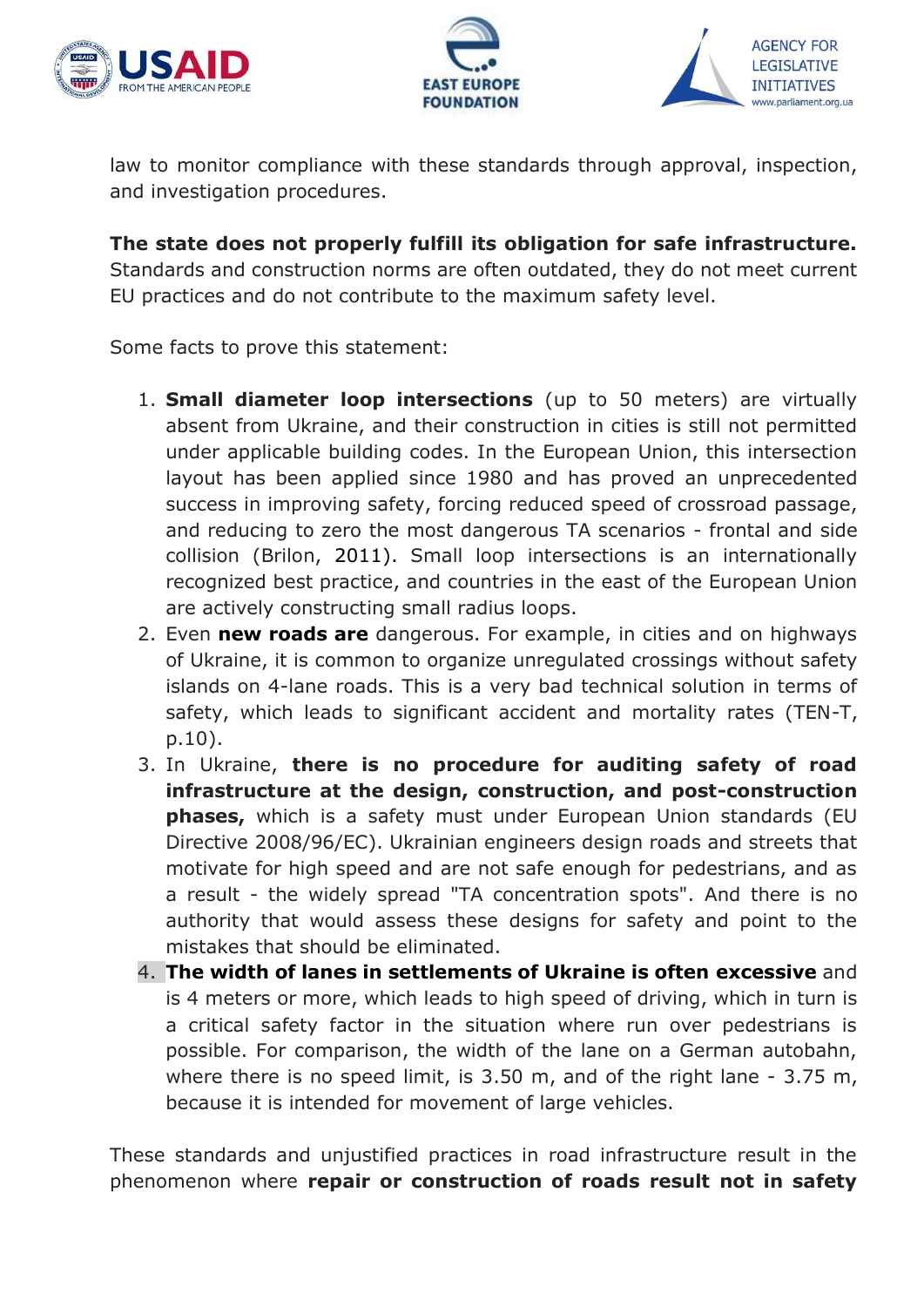





**improvement, but rather in deterioration.** Examples are the best surface quality roads in the country that are the worst in terms of safety.

*Table 1. Key Ukrainian roads, despite the repair, do not demonstrate improved safety*

| <b>International road</b> | <b>Indicator</b> | 2009 | 2010 | 2011 | 2012 | 2013 |
|---------------------------|------------------|------|------|------|------|------|
| M-03 Kyiv - Kharkiv -     | killed           | 135  | 121  | 145  | 152  | 141  |
| Dovzhansky<br>(in         | injured          | 607  | 646  | 733  | 833  | 681  |
| Rostov-on-Don)            |                  |      |      |      |      |      |
| M-05 Kyiv - Odessa        | killed           | 102  | 104  | 102  | 116  | 96   |
|                           | injured          | 370  | 365  | 360  | 369  | 319  |
| M-06 Kyiv - Chop (to      | killed           | 179  | 164  | 198  | 196  | 203  |
| Budapest via<br>Lviv,     |                  |      |      |      |      |      |
| Mukacheve, Uzhgorod)      | injured          | 735  | 631  | 669  | 688  | 603  |

*Source: the National Police* 

The problem is that the roads are built or repaired under outdated standards (SCS) or even without complying with their requirements, and the designers see traffic speed as a priority, not safety of users. Moreover, the roads are not equipped with safety infrastructure means - barriers between traffic flows, longitudinal noise lanes, etc. As a result, M-06, which many believe is a model one for Ukraine is, in fact, the poorest one in terms of safety - over 200 people lose their lives on it annually - on average, that's one life per 4 km of the road.

## **Safe road users**

The concept of "road users" includes not only drivers, but also cyclists, scooter drivers, pedestrians, wheelchair users, passengers of private and public transport.

**The degree of safety of road users' behavior in Ukraine is** low. This is obvious for any individual taking part in traffic and seeing the number of TR violations by other traffic participants. It is also evidenced by official statistics, according to which almost all reported TAs happen because of a failure to comply with traffic rules.

According to statistics in 2009, about 95% of TAs and 81% of deaths were exactly the fault of drivers, 38% of those TAs occurred due to speeding. According to the National Police, out of more than 25,000 accidents with victims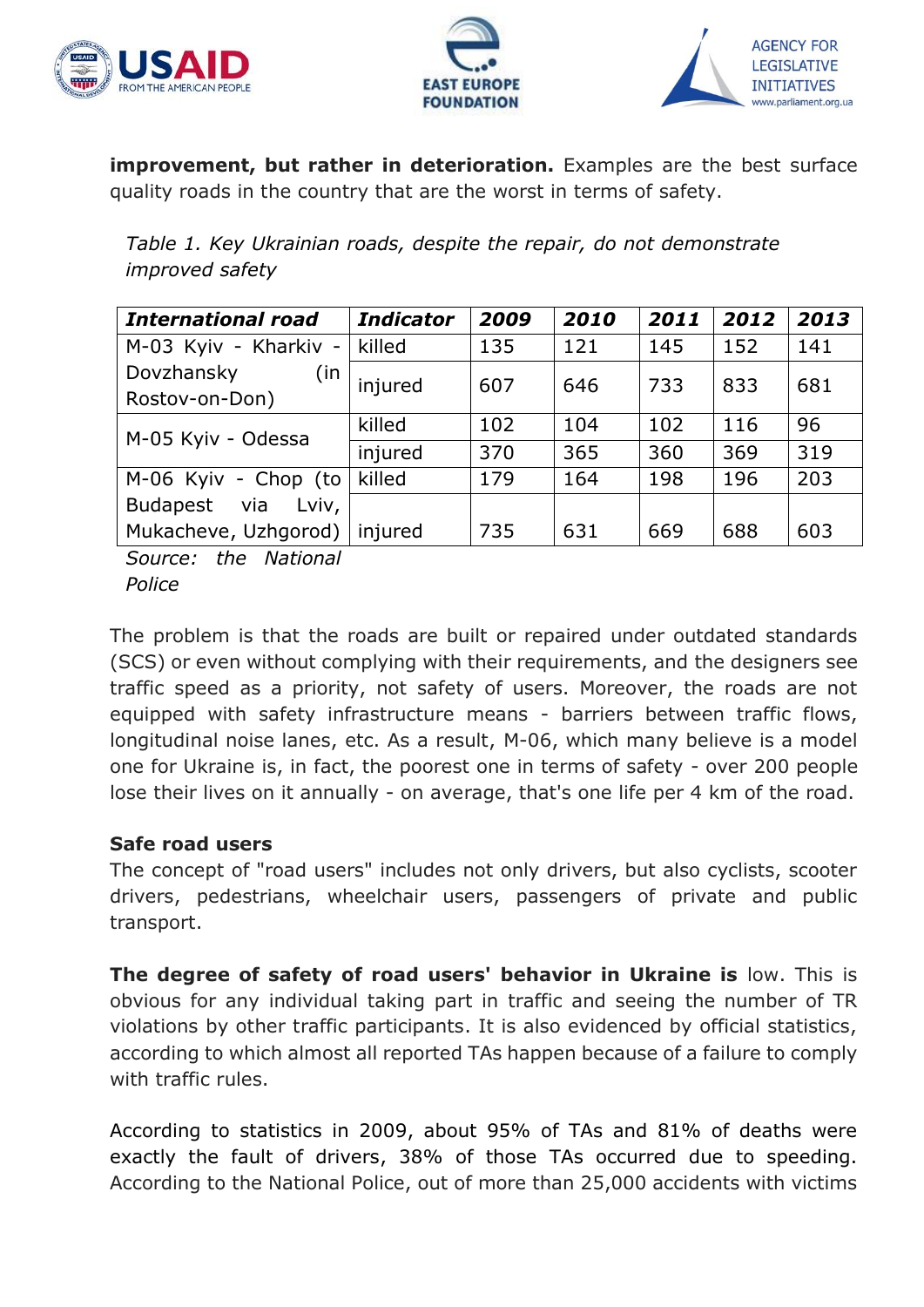





registered in 2015, 21,000 occurred due to violation of traffic rules by traffic members, and they led to 83% of all deaths.

Road users, especially drivers, systematically violate safety rules that are directly connected to the probability and severity of consequences of TAs. For example, field research held by "Vision Zero" organization in 2016 in Ivano-Frankivsk showed that 85% of drivers did not use seat belts. Measurements of the traffic speed in 5 mainline streets of the city showed that 75% of drivers move at a speed exceeding the statutory 60 km/h.

In order to ensure that road users behave safely, the government established unified traffic rules (approved by the Cabinet of Ministers of Ukraine) and developed a system to impact those citizens by means of:

- 1. Formal education teaching safe travel at schools and driving schools, advanced training of drivers, and so on.
- 2. Informal education (instruction) holding public awareness and outreach activities.
- 3. Imposition of sanctions for failure to comply with the rules of safe behavior on the road.

Driver training system in Ukraine does not offer many of the skills and knowledge that are directly related to safety on the road.

Let's consider in more detail the problems that Ukraine has in each of the fields and that prove weakness or ineffectiveness of the public policy.

## *Training*

The level of driver training in Ukraine is low. The EU TEN-T Project in its report stated that the system of training and the issuance of driver's licenses in Ukraine is ineffective and prone to corruption at all levels (Article 9). A known fact in Ukraine is that **a significant proportion of driving licenses were until recently obtained through or with the assistance of acts of corruption (bribery).**

Even if we leave corruption aside hoping that it will be overcome with the reforms ongoing in the Interior Ministry, the **standards and practices of driver training in Ukraine as such are outdated and ineffective** in terms of reducing the risk of TAs.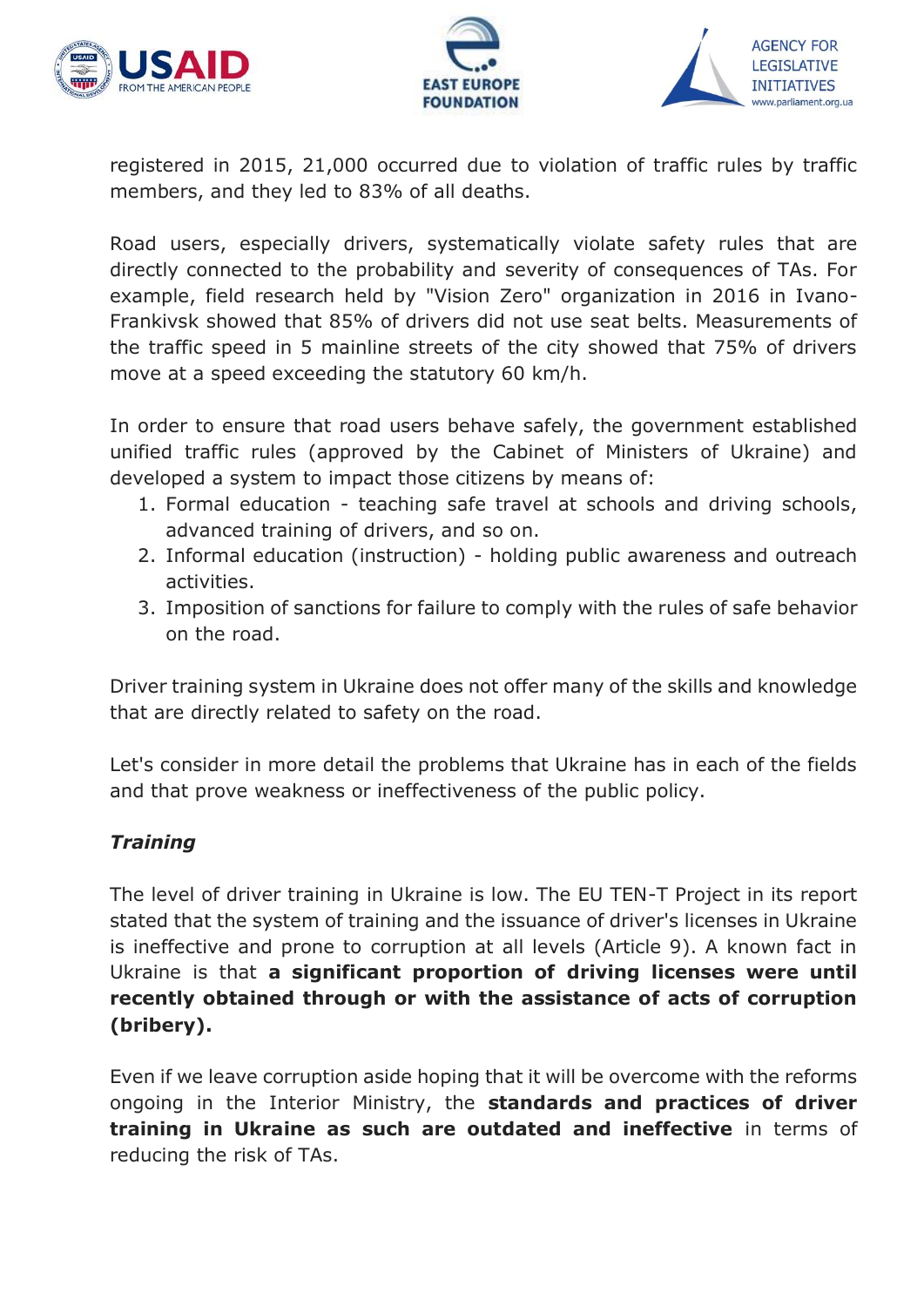





According to the National Police, "young" drivers with experience of less than 2 years, the number of which is about 5% of all, were responsible for 22% of the TAs that happened because of the drivers' fault. These accidents resulted in 15% of all fatalities in this year, and in 22.7% of all traumas (TEN-T Report).

At an average driving school, the driver to be hears a lot of theoretical information about the mechanical structure of vehicles, but does not get many of the skills that are required for him/her to be a safe road user. For example, these include the skills to determine safe distances, safe braking skills, the skills of driving in the proximity of cyclists.

At the same time, **many of the skills and knowledge conveyed by trainers of driving schools, by contrast, are harmful in terms of safety** - for example, when the instructor teaches releasing the clutch pedal before pressing the brake pedal.

And this **low level of competence of lots of the trainers** can be explained, because these people do not undergo any special training, certification, or advanced training. In Ukraine there are no tested and approved training programs for driving skill instructors, and absolutely no certified or accredited education facilities that would train such specialists.

## *Penalties for traffic rule violations*

Any social rules become meaningless if there is no system to monitor compliance with them and punish perpetrators. This is directly related to the area of traffic rules - all the countries that have achieved notable successes in this area have efficient law enforcement systems, which usually consist of successful police work and technology solutions, such as stationary and mobile cameras monitoring the traffic. The system to monitor traffic that existed until recently was notorious for the reason of corruption. Corruption was largely resolved with liquidation of the traffic police and introduction of the new Patrol Police, but this positive change, unfortunately, has not led to improvements in the field of road safety. At least, accident statistics do not give grounds to assert that such improvements took place. Arguably, **the system for detection and punishment of offenders in Ukraine has not reached the level where it would be possible to effectively influence safety of roads.** Below we present several arguments for that: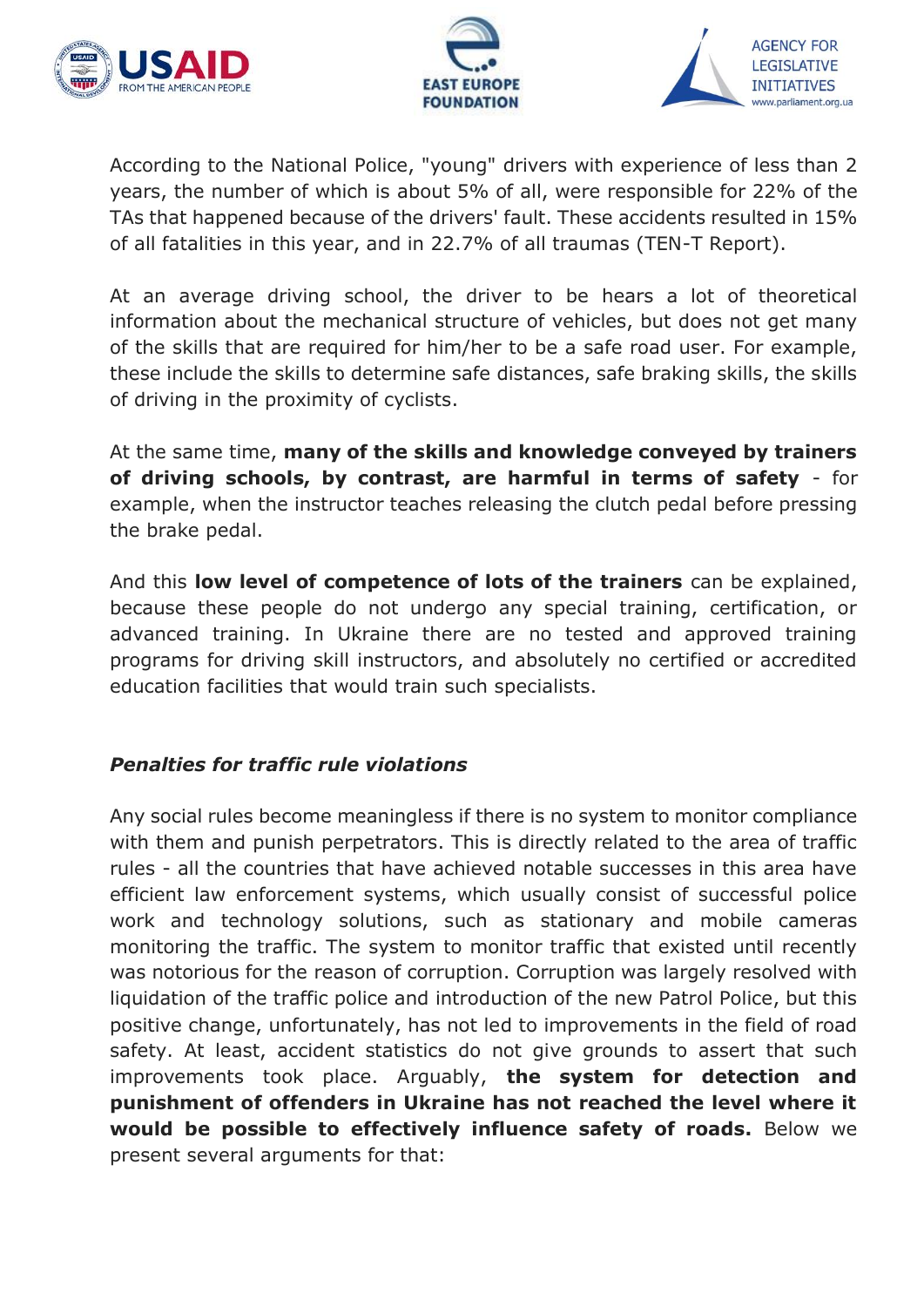





- **1. No speed control.** At the time of writing this document, for about a year Ukraine had been completely lacking control speed or a practice of imposition of penalties for speeding. There is no system for automatic registration of traffic rule violations, and the National Police had stopped speed measurement with manual speed meters (radars), which was in place before the police reform. This situation can be considered a public policy disaster, because speed is the greatest risk factor that leads to the vast majority of accidents, deaths, and injuries.
- **2. Weakness or lack of police control outside major cities.** The Patrol Police covers only 28 cities of Ukraine, where approximately 14 million people (33% of the population) reside. Moreover, statistically we know that in regional centers accidents happen far less frequently than in regions - the average ratio is 35%. It should be noted that the Patrol Police also patrols some long-distance highways, such as international roads in Kyiv, Zhytomyr, Lviv, and Zakarpattia regions, but their share across the country is negligible. The rest of the country, where about 60% of road accident with victims happen - remain out of service of the Patrol Police.
- **3. There is no system of penalty points.** The system of penalty points is a recommended best practice in the EU and the US, because it is an effective way to combat systematic and violent offenders. This system even existed in the Soviet Union, but in Ukraine it is not even planned. The National Police of Ukraine initiated a law to introduce a version of the system, where the points are not added up but charged, and only for violations registered automatically. Feasibility and effectiveness of such a system is highly questionable, since it is not based on scientific evidence or internationally recognized practices. Lack of penalty points leads to the fact that for a small group of drivers who are prone to aggressive driving being stopped by police and application of sanctions are not deterrent factors against further grave violations.
- **4. Ineffective tactics to detect drunk drivers.** An internationally recognized effective means of detecting drunk drivers is random checking (Random Breath Check), which involves stopping vehicles according to a particular algorithm and checking every driver (SUPREME, 2007). This practice is not applied in Ukraine, and there are no plans to introduce it. Police in Ukraine conducts checks for alcohol only when a driver shows signs of intoxication, and an officer can detect these signs only in the two cases: (a) the driver gets involved into a traffic accident; (b) the driver commits a traffic violation, which causes the stop of the vehicle. This situation significantly reduces the risks of detection for drivers prone to driving drunk, so it is not a deterrent factor. Moreover, in terms of public policy, the practice of random checks would allow the state to have reliable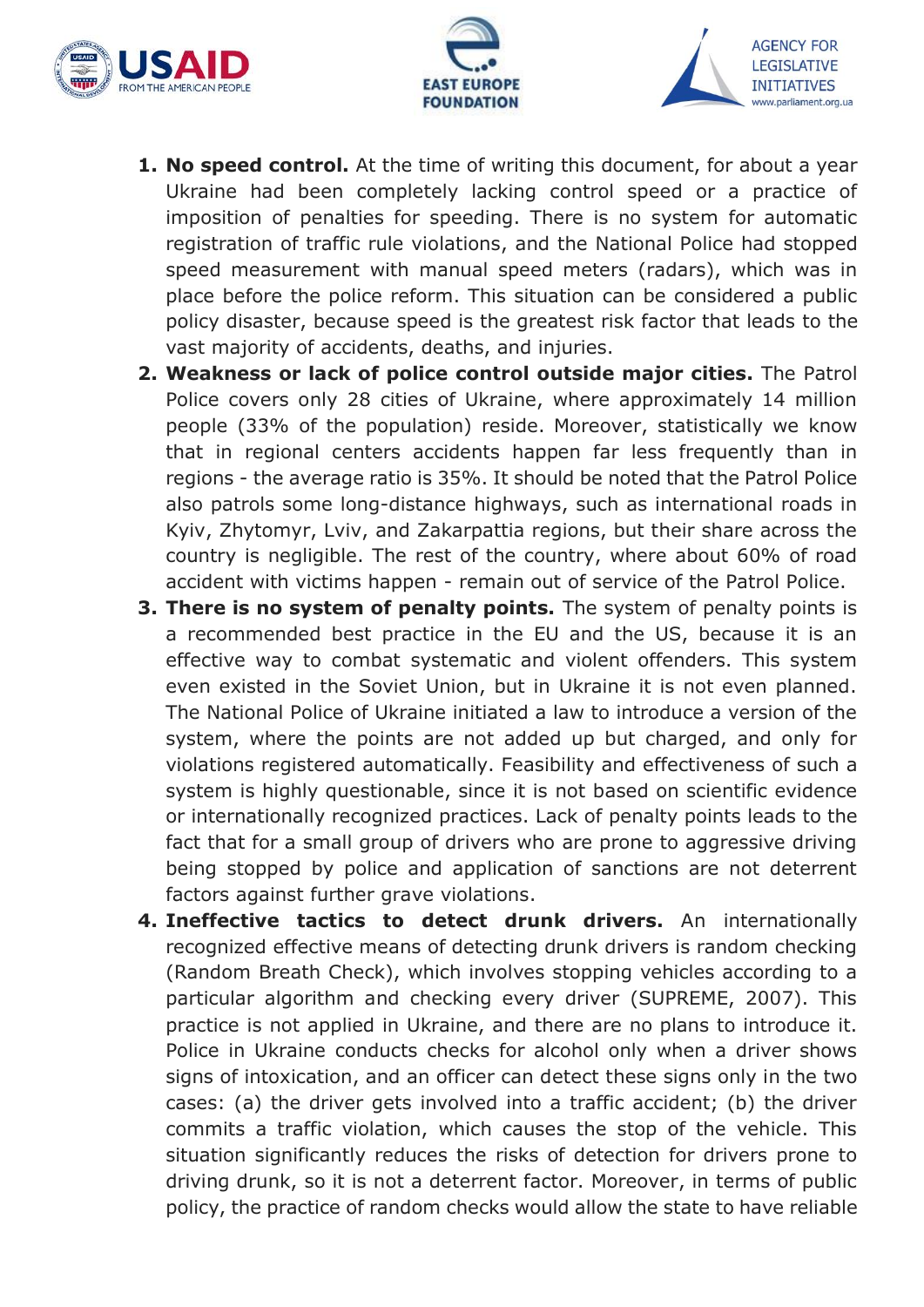





data on prevalence of such behavior as driving vehicles when intoxicated with alcohol or drugs, and therefore - to track changes in the behavior. Currently there is no reliable indicator of this problem.

## **Safe vehicles**

The state of Ukraine undertook to guarantee it to citizens that the vehicles that travel on the roads are as technically safe as possible. This is done by setting standards and requirements for construction and technical status of vehicles operated in Ukraine. To check compliance with these requirements, there are certification systems for transport imported to or manufactured in Ukraine, as well as a rigid system of state registration of all vehicles, conducted by the Ministry of Internal Affairs. There are rather stringent requirements and powers of the state in regard to safety of commercial vehicle fleet, particularly passenger one, implemented by the Ministry of Infrastructure and its bodies. For such transport as buses and trucks, there is the requirement of mandatory technical control (not applied to private passenger cars), certification to operate, and technical control on the routes that it conducted by the special state institution "UkrTransInspektsia."

## **Emergency aid provision**

Organization of emergency medical aid for victims in case of road accidents is subject to the Laws of [Ukraine](http://zakon3.rada.gov.ua/laws/show/5081-17) On Emergency Medical Aid and On Traffic. For this sake, the state and its local authorities must organize the work so that medical staff could comply with the standard set by the Cabinet of Ministers of Ukraine for arrival of paramedic (emergency) medical teams to the patient. This standard is 10 minutes in the city and 20 minutes outside the city, but in some cases it may be increased to 20 and 30 minutes, respectively (unfavorable weather conditions, poor roads).

Moreover, for TA participants to be able to ask for emergency aid, road owners must equip highways, streets, and railroad crossings with emergency communication system to call the National Police, emergency medical aid, and technical assistance services.

## **How effectively is it working?**

Ukraine complies with its obligations regarding provision of emergency aid, but the quality and effectiveness of their implementation are hardly satisfactory.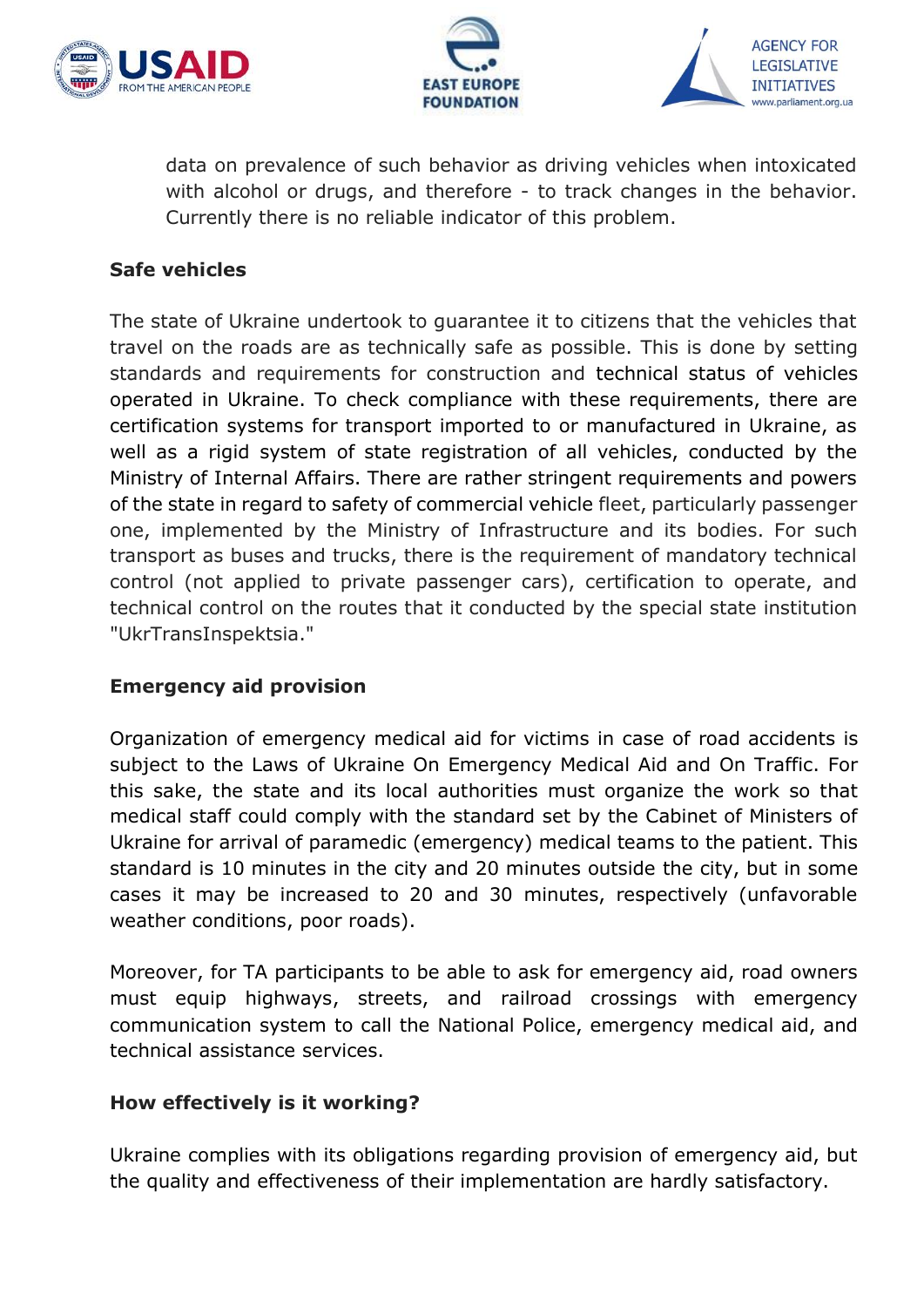





- 1) **The standards for arrival at the TA scene are too high** waiting for 20-30 minutes for lots of TA victims is critical. Lots of people die of blood loss or for other reasons while waiting for the help to come. Furthermore, even these standards are sometimes not complied with, especially in rural areas. No precise data about this could be found in state statistics.
- 2) **Quality of service, when health professionals do arrive at the accident scene, in most cases is basic** and boils down to transporting victims (or their bodies) to a health facility. There are often no technical capacity or human resources to provide emergency professional medical aid at the accident scene or during transfer to a hospital. Only a small fraction of ambulance vehicles in Ukraine have such an option, and they mainly serve cities with population over one million.

## **Reason 2. Lack of accountability and coordination in the field of road safety**

The report by the TEN-T EU project in 2013 noted that Ukraine had an inefficient and outdated administrative system of road safety management. Within this system, the functions of management, enforcement, and control over management and execution results are delegated to the same authority - the Ministry of Internal Affairs, which violates the principle of separation of implementation and enforcement functions. However, the Interior Ministry's leadership role in the road safety public policy is rather ephemeral. For example, in the latest governmental document with which the Ukrainian state has been trying to promote safety of roads ( 2012 Action Plan), the government appointed as bodies responsible for performing a variety of mismatched measures 17 ministries and agencies at the national level, as well as all regional and municipal administrations, district and city executive committees. As one can guess, the Action Plan was implemented in a very small portion and yielded no positive results - by the end of the year when it was adopted, there was a sharp increase in the number of deaths and injuries.

Moreover, with the beginning of the police reform, since in 2015 the traffic police was eliminated, neither the Interior Ministry, nor the National Police can even formally be considered bodies responsible for the public policy in the field of road safety. In fact, **safety of roads in Ukraine as of today is an unattended problem,** where lots of departments are responsible - or, in other words, nobody is responsible.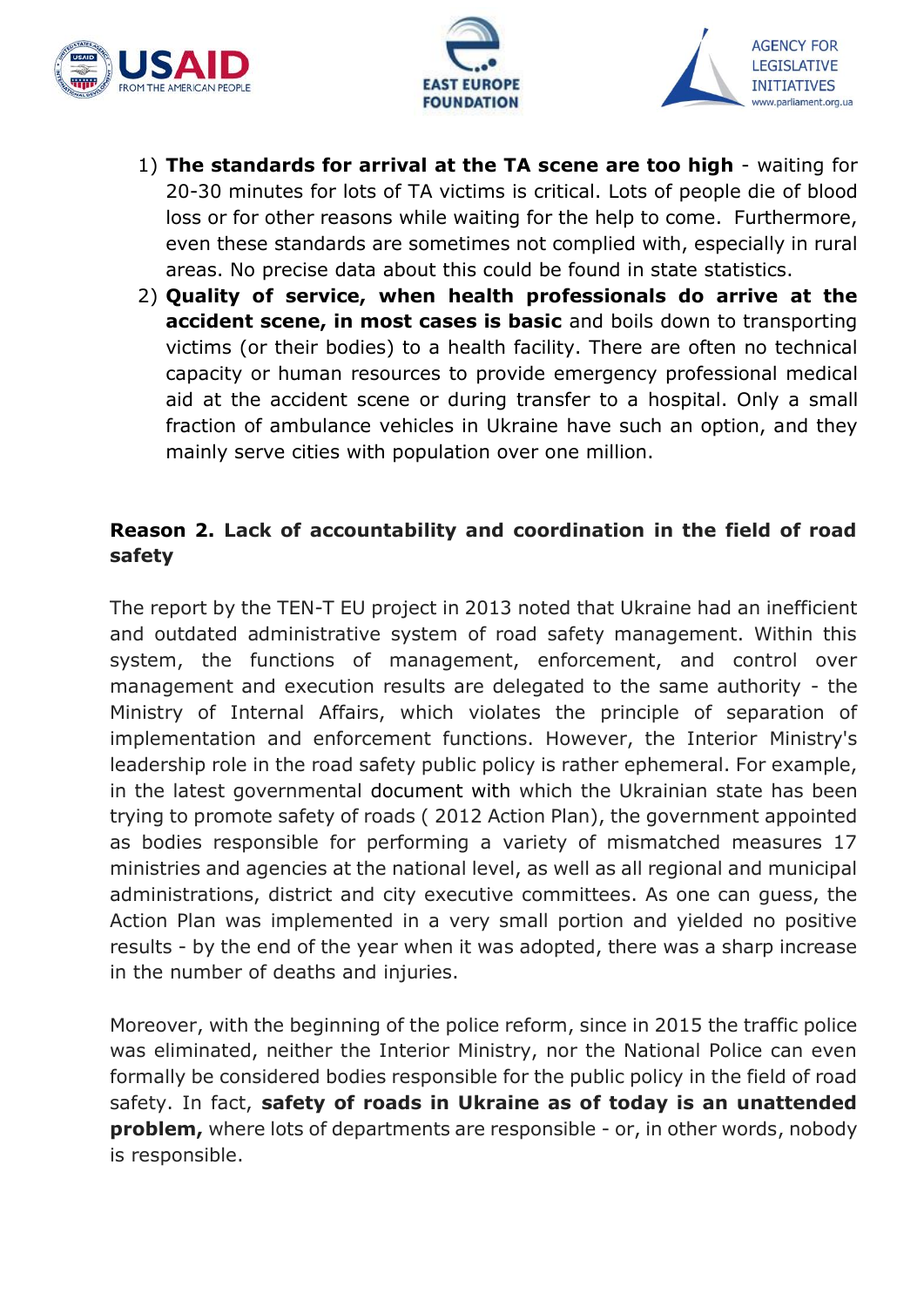





## **Reason 3. Lack of goals, monitoring, and evaluation**

In 2010, the European Union set the goal - to reduce the rate of deaths in road accidents by 50% by 2020. Based on this goal, the target curve for death rate reduction each year was derived, and the current indicator is each year checked against this target dynamics. Other states and some cities have similar targets. **Ukraine,** meanwhile, has **no declared targets in the field of road safety.** All measures, statements, and activities of public authorities and their managers are aimed only at overall "improvement" and "enhancement". The same situation is observed at the level of local governments - cities did not set clear targets in the field of road safety.

If we imagine that a goal is still to be determined, an important role should be played by indicators. In Ukraine, to assess the road safety situation and track changes, TA statistics are used, i.e. the so-called "final indicators":

- The number of TAs
- The number of TAs with victims
- The number of deaths
- The number of injuries

The standard recommended practice of the European Union is to collect and analyze not only the final indicators, but also intermediate ones - or the so-called "risk factors." These are the factors that correlate with final indicators, and therefore by influencing them it is possible to influence the number and severity of TAs:

- Driving under the influence of alcohol or drugs
- The rate of using protective devices, such as seat belts and child seats
- Traffic speed
- Daytime running lights
- The rate of vehicle fleet passive safety
- The speed and quality of emergency aid

Ukrainian authorities do not collect any data on the risk factors at all. There are even serious problems about **the official statistics of TAs**.

1. Doubtful reliability of the data. Researchers and activists have repeatedly highlighted it and expressed reasoned assumptions that official statistics underestimate the number of deaths in road accidents. According to available information from regions, at the time of writing this document the "rule of 30 days" did not apply in Ukraine - in lots of cities and regions the police do not collect or enter into the database information about the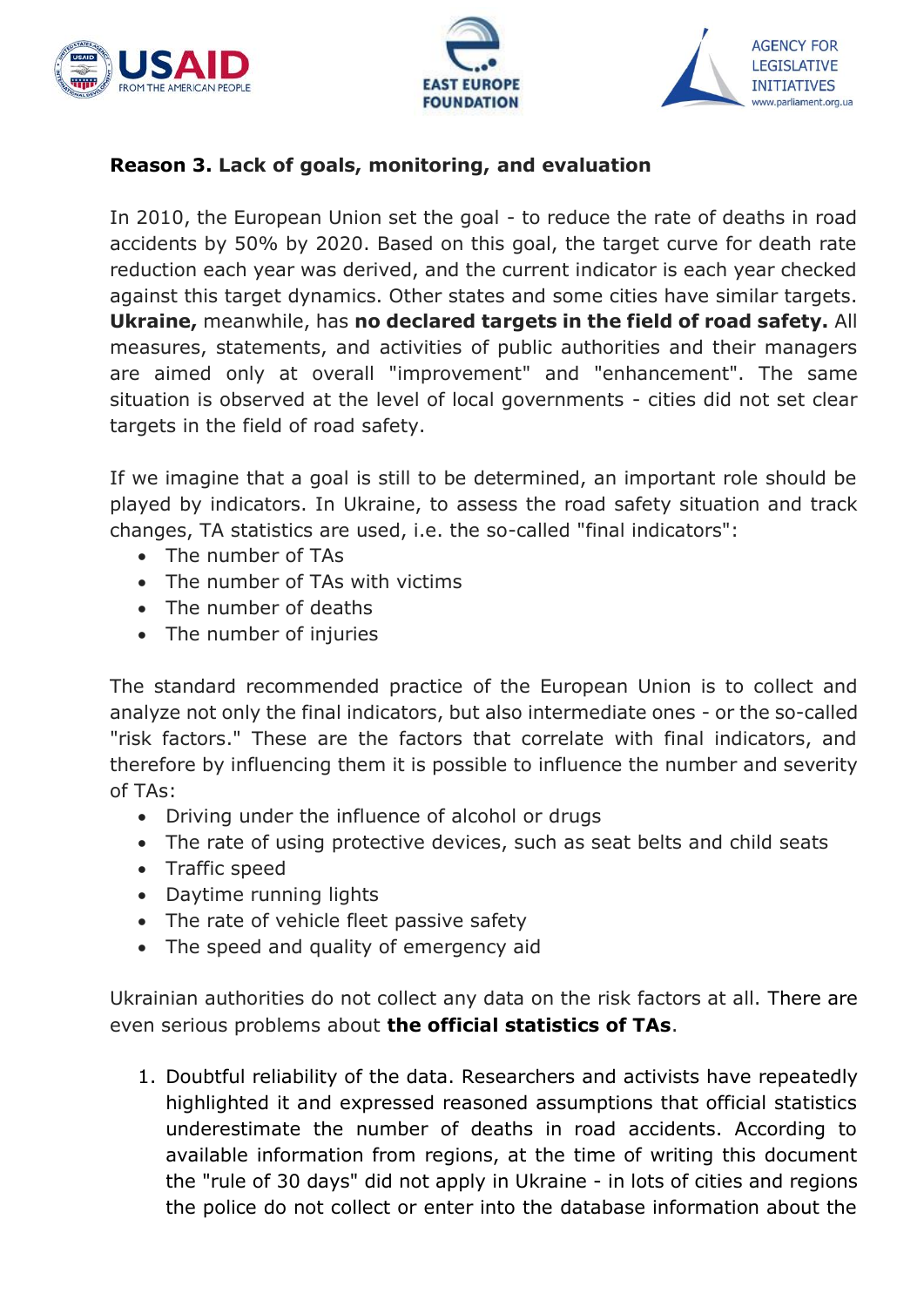





victims who died after delivery to a hospital, and who must be accounted for in the line of "dead", not "injured". One reason for this phenomenon may be absence of a TA registration procedure - the previously applied procedure (CMU Resolution N 538 of June 30, 2005) lapsed in March 2016, while a new has not been approved.

- 2. Inadequate data completeness the police do not collect a lot of the data from the TA site that are important for analysis and evaluation. For example, they do not capture accurate data on the TA location (coordinates); the level of detail of information about the TA type is insufficient: apart from "collision", it is important to understand the type / plot of the collision (frontal, side, rear, angled), and this also applies to other types of accidents (e.g., a run over pedestrians in the US is subdivided into 12 subcategories); they do not record information about using or not using seat belts by TA participants and about triggering of airbags; there is no information about the officially applied speed limit in the section where each accident took place; they do not record information on location of each victim in the vehicle. The scope of information collected on the accident site lags far behind EU standards (CADaS, 2011).
- 3. Inadequate data usage. Even the data collected and available to the police are used in a limited scale and offer little public benefit. The data are only published in summary, statistical analysis published is very superficial and shallow (comparison of each of the indicators to the previous period). These data cannot be broken down by totals for cities, including regional centers, and districts, thus local governments and public authorities have no access to information on the status of traffic safety in their territories. Sure, there is lack of TA data geo-localization practices and tools (mapping). The state does not benefit from data on TAs and does not let others make use of it (researchers, civil society organizations, municipalities, etc.), since no comprehensive TA data arrays are published, and it is actually not possible to obtain them.

Apart from **lack of targets and a monitoring system, Ukraine** also **lacks the activity evaluation component.** Executive and local authorities regularly produce public policy outputs aimed to increase traffic safety: they approve targeted action programs at country and city levels, comprehensive plans at the department level, implement certain awareness or other projects, suggest amendments to TR, the Administrative Code, hold seasonal activities like "Warning! Children on the Road" or "Road Safety Week", and so on.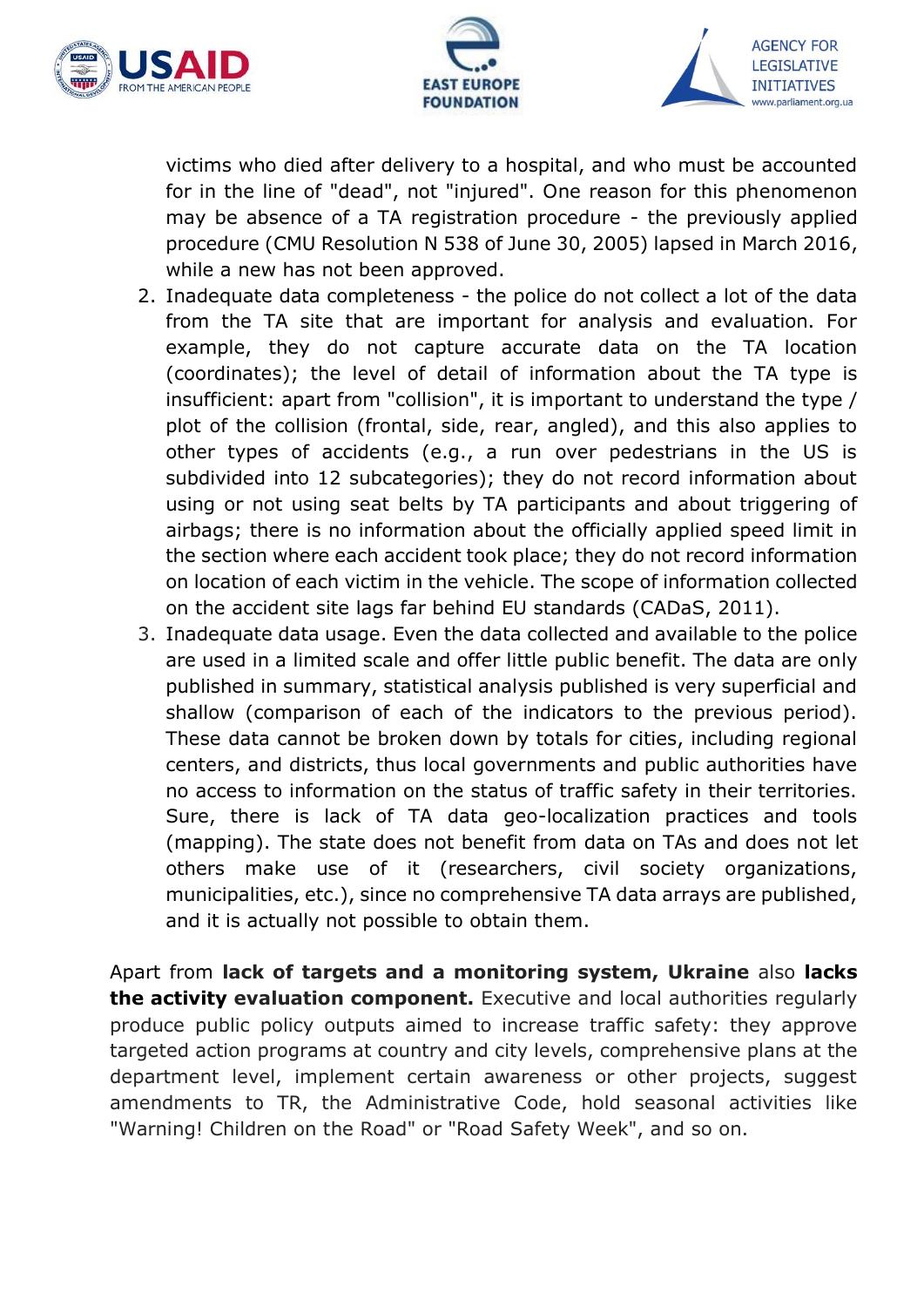





Such initiatives usually encounter three challenges.

- 1. They are based on someone's opinion or subjective judgment, not on evidence-based models or tested practices.
- 2. They do not set clear measurable objectives, are not focused usually their objectives are formulated using the verbs "assist", "improve", "increase", and so on.
- 3. There is no thorough analysis of effectiveness of these activities or programs, so neither the public nor authors of the initiatives actually know whether these activities, regulatory changes, programs, or projects have generally had at least some effect, and if they have - which?

Examples of such activities in recent years are: "Road Safety Month" by the National Police in 2016, amendments to the Administrative Code introducing tougher sanctions under Art. 130 (drunk driving), the introduction of compulsory use of daytime headlights in 2013, placing social outdoor advertising by the traffic inspection in 2012-2014, etc. There are more examples. Virtually every event, program, or project by the state in the area of road safety includes the fundamental flaws listed above.

## **4. Who are the affected parties?**

The problem of road safety includes lots of stakeholders - these are institutions and organizations whose interests may be positively or negatively impacted due to changes in the public policy. To achieve high-quality and efficient solutions, not only future implementers of the solutions, but also other (external) stakeholders should be involved into the process of development of the public policy. Below, we analyze groups of stakeholders within the public road safety policy.

1. Law enforcement agencies, especially the National Police. The natural interest of the police is to reduce the number of traffic accidents and attenuate severity of their consequences. This interest is there for the two reasons: (1) such a reduction will be a significant contribution into implementation of one of the four objectives of the National Police - "ensuring public safety" (Art. 4 of the Law "On the National Police"); (2) reducing the number of TAs registered and investigated by the police will reduce the workload on the employees and free human and technical resources of the police to perform other important tasks, including crime prevention and response to crime. Moreover, the National Police is tasked with implementation and administration of automated control of TR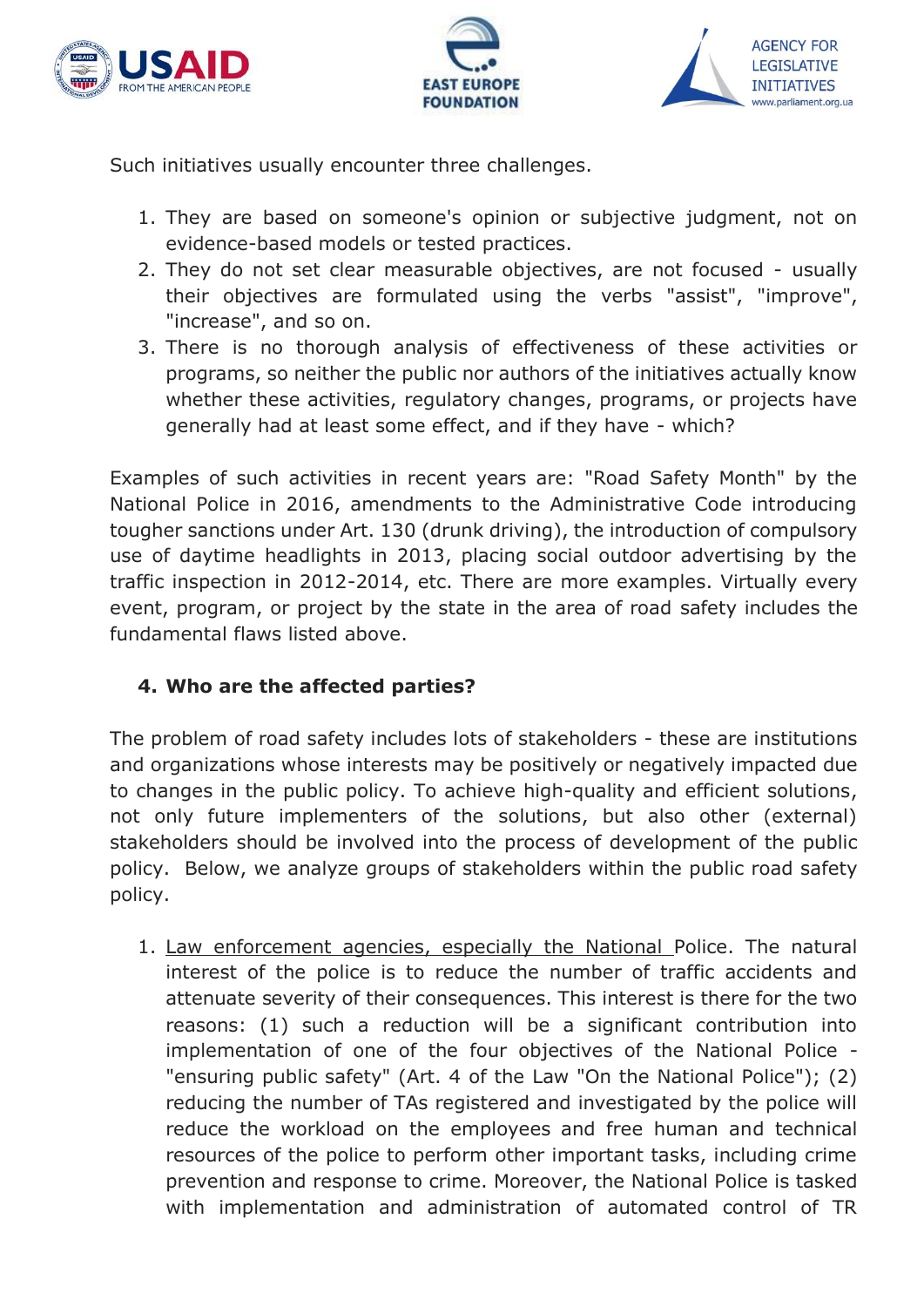





violations, and the National Police has its political interest and high expectations from the public for that such a system were developed and proved effective and efficient in the long-term prospect.

- 2. The Ministry of Health. It is interested to reduce the number of injuries on the roads, which will make it possible to save the limited resources available to the MoH (on-site work by paramedic teams and ambulance vehicles at TA scenes, victims' stay in hospitals and providing them with care). Another interest of the MoH is improving the speed and quality of medical care to victims of accidents, which will make it possible to demonstrate higher efficiency of the department. Thus, the MoH is interested in having additional resources and upgrading its logistics assets (new specialized vehicles and equipment to provide first aid etc.).
- 3. the State Service of Ukraine for Transportation Safety (UkrTransBezpeka). This specialized department of the Ministry of Infrastructure is immediately interested in traffic safety in line with its mandate. In the road sector area, UkrTransBezpeka is responsible for commercial traffic, freight and passenger transportation. This agency, by definition, must support initiatives in the field of traffic safety, although their interest in the initiatives that are not directly related to commercial vehicles will be less pronounced or they will be neutral. The department may also be negative about some of the initiatives, say, if they anticipate more stringent requirements for its operation or if they deprive the department of some of its functions.
- 4. The President of Ukraine is the highest official of the state. According to Art. 102 of the Constitution of Ukraine, **he/she** is the guarantor of state sovereignty and territorial integrity of Ukraine, of compliance with the Constitution of Ukraine, human and citizen rights and freedoms. While Art. 27 of the Constitution states that "Everyone shall have the inherent right to life. ...The duty of the state shall be to protect the human life." The President is not currently an active stakeholder, but he has a significant part of the political responsibility for citizens' safety. This is especially relevant given the blurred functions in this area and the absence of a specific body or high-level politician who the President may "point his finger at" or from whom he may request more efficient operation. The President should be interested in implementing effective reforms in this area, so that Ukraine finally mastered the problem of deaths on the roads and started demonstrating a steady positive trend.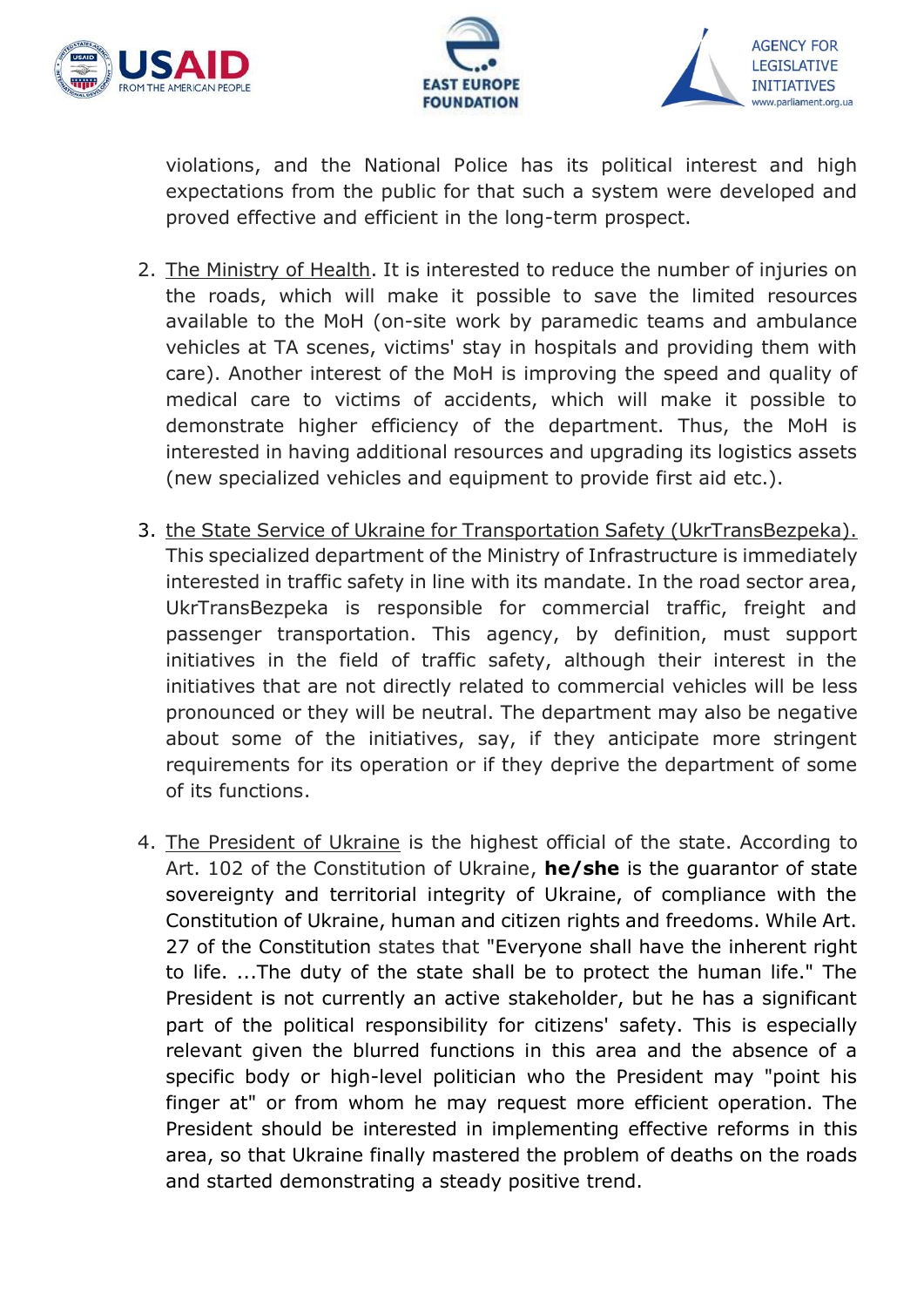





- 5. The Ministry of Internal Affairs. At the time of writing, the MIA is launching the so-called service centers - a new organizational entity that, among other functions, is going to be assigned with the task of administration of training and certification of drivers, including development of requirements and criteria for licensing of driving schools. MIA service centers and their managers are currently not directly interested in improving road safety, as the number and severity of TAs has no direct effects on activities of these centers (costs or fund replenishments, sanctions, etc.). However, theoretically and politically, managers of the service centers are interested in offering more modern and quality training programs and updating the tests respectively. Besides, MIA management has a political interest in traffic safety, as traditionally the Ukrainian society perceives the MIA as the one that must "ensure order on the roads." Although since 2015, after adoption of the Law on the National Police, the Minister is not a direct supervisor of the police, he/she is and will be interested in highlighting his/her involvement in the event of success stories and positive statistics, as well as distancing him/herself from the problem and minimizing his/her image damage in the event of negative statistics or focus events, such as an accident with mass casualties.
- 6. Local communities represented by local governments. Their interest is reducing injuries and deaths among residents of the communities. And this interest is much more pronounced than at the governmental level, because what at the state level is abstract statistics, at a township or village level often turns into a tragedy. The mayor or councilors are interested in minimizing such cases, because people may blame them personally for such situations. Also, local political elites are interested, openly or latently, to create the most secure and comfortable conditions for living in their settlement, e.g. as a competitive advantage in the fight for talents (qualified staff), investments, or purely for image reasons.
- 7. Local authorities / local state administrations. In the context of road safety, these institutions have the political responsibility for what happens among cities - in particular for organizing transportation among settlements, including safety of private transport and commercial passenger traffic. Their interests here are similar to those of local communities - they have to support activities aimed at decreasing the rates. However, in the case of state administrations the interest is rather "reverse" - so that nothing bad happened. For example, an accident involving a bus with a dozen victims is a very bad development for a governor or head of the district not only because of the need to organize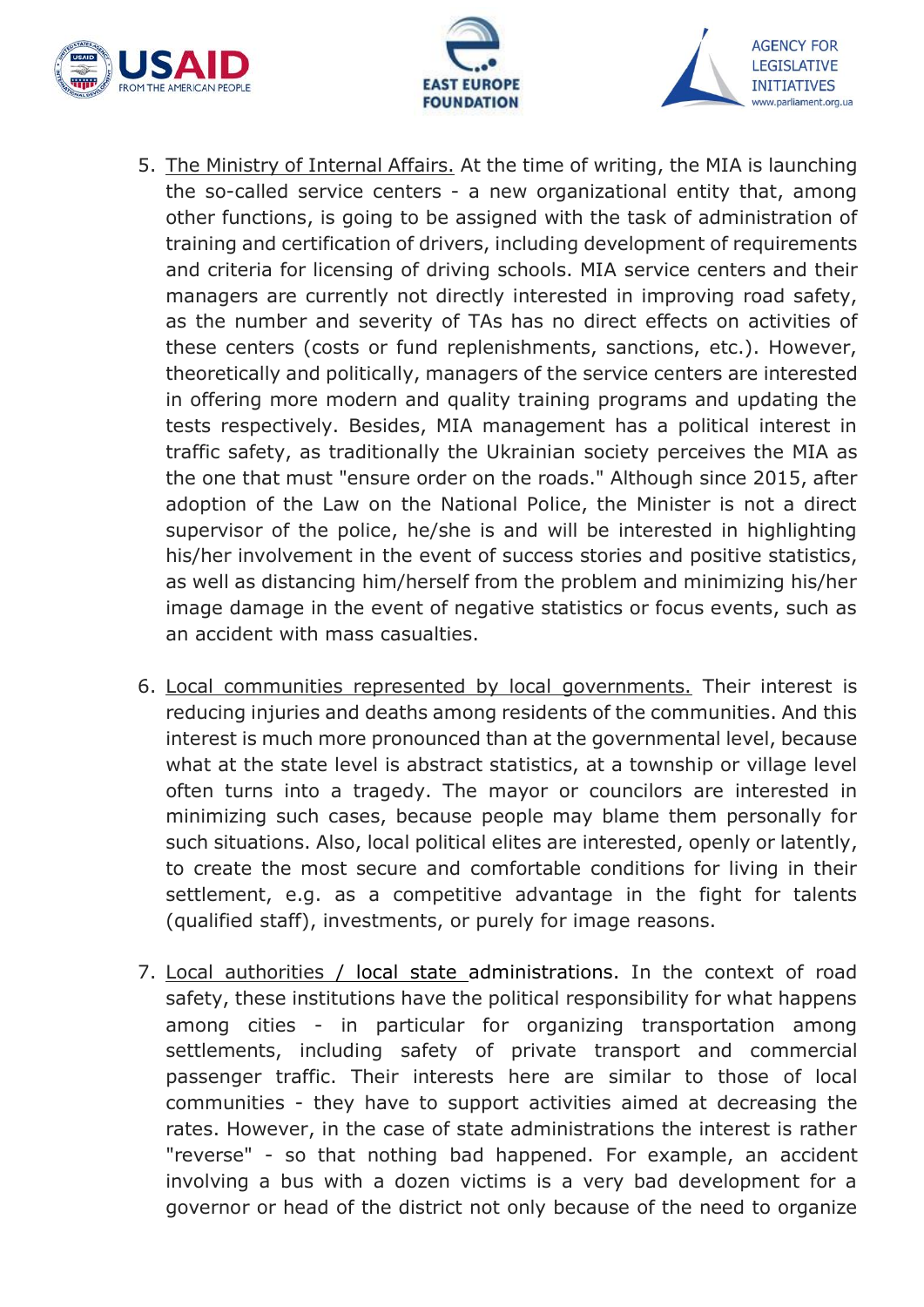





the rescue operation, chair the commission, meet inspections from Kyiv, but also for image and political risks, as well as possible dismissal.

8. The State Road Administration ("UkrAvtoDor"). This is the administrator of the national significance road network, which has indirect and poorly expressed interests in traffic safety on these roads. Their primary interest is keeping the road surface in a reasonable state (smooth), which is perceived by the public as the key quality indicator, even if in terms of security this road is very poor. Being interested only in smoothness of roads, saving money and speeding up timing of project implementation, and having no institutional competence or mandate of safety management, "AvtoDor" usually fully ignores security issues, which leads to negative consequences and increases rates of accidents and deaths on road sections subject to repair or reconstruction.

#### 9. Businesses:

9.1. Road transport operator companies (and their associations). These are the companies that have a large fleet of official vehicles (banks, agricultural holdings, distribution companies, food manufacturers, etc.), state-owned enterprises and agencies (UkrPost), and transportation companies (trucks, buses, and taxis) . The companies for which operation of vehicles is not a way of earning money are generally interested in improving traffic safety in Ukraine, because for them it means reducing their transport accidents and cutting down unwanted costs. These companies, especially if they have Western owners, already have their internal traffic safety policies, internal training systems, advanced monitoring systems. They tend to positively accept reasonable governmental measures in the field of road safety and can be partners, for example, by providing access to their databases. On the other hand, carrier companies and entrepreneurs have different interests. Their interest is to maximize profits by minimizing costs, which is manifested in insufficient investments into the safe technical condition and updating of their fleet, excessive exploitation of human resources (drivers working overtime), lack of safety monitoring systems. The bigger part of the market is small players, with up to 10 vehicles, and therefore objectively having no resources to invest in safety. This segment of stakeholders with high probability will oppose the safety measures that will imply more stringent requirements and control of their transportation activities. Compensation for this may be the permission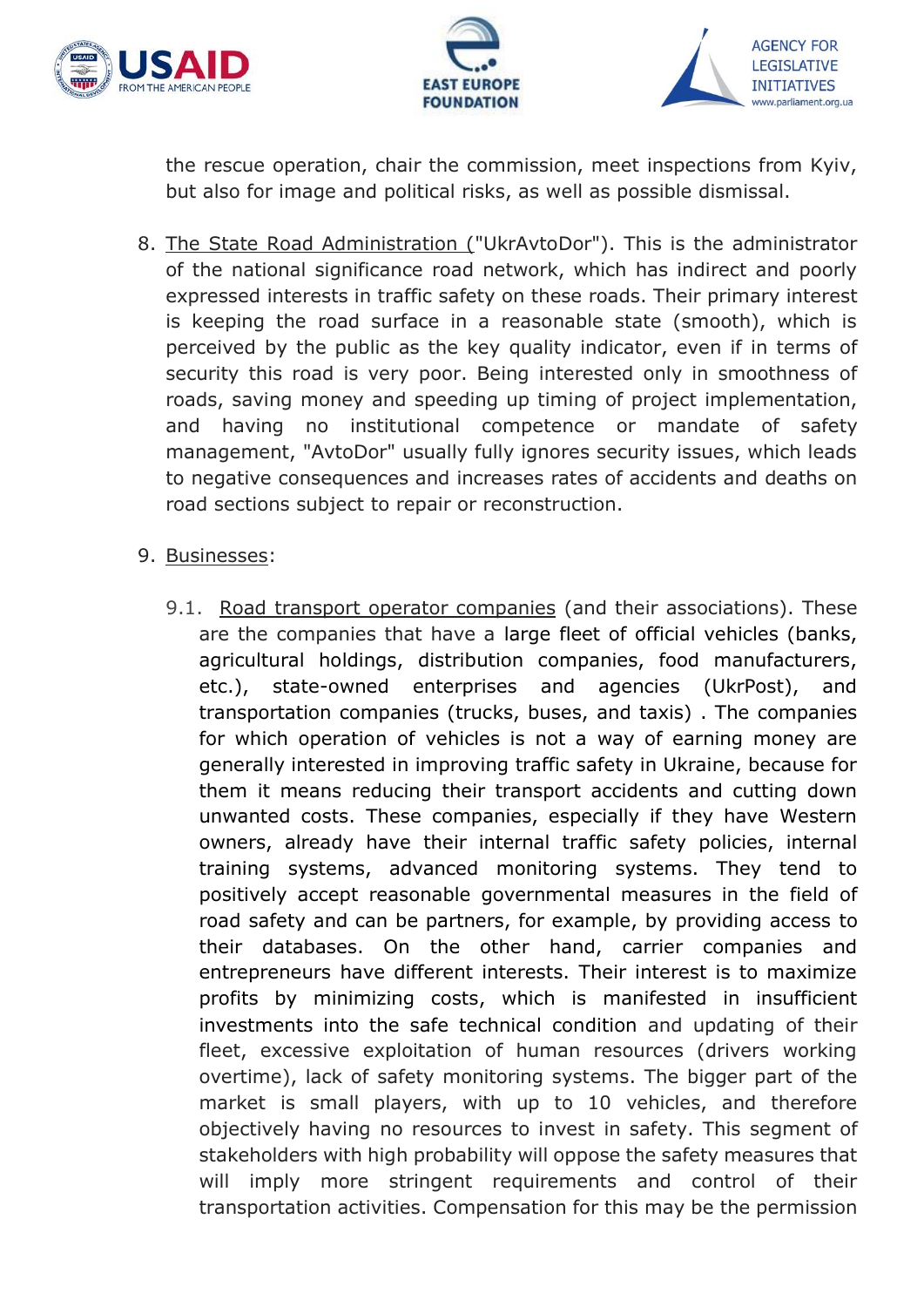





an increase tariffs and privileged lending programs for investment into transportation safety (including fleet renewal).

- 9.2. Auto service businesses, which are interested in providing mandatory car technical inspection (TI) services. At the time of writing hereof, there is no compulsory TI in Ukraine, and therefore the government has no control over the technical condition of the car fleet that appears on the streets and roads. They are likely to go back to this procedure based on the model adopted in many EU countries and US states, where TIs are conducted by private operators (service centers) authorized by the state. Auto service businesses are probably interested in taking part in this market, especially if license terms are transparent, and the cost of services economically justified. Business interests are earning directly from the compulsory technical inspection service, and using this service as an "entry point" to attract regular customers for more costly repair services. Probably, large operators branded or network service stations - could be more interested stakeholders. However, they may lobby for conditions that exclude small players (roughly, one-lift station), which may have a negative impact in the form of market monopolization by large and expensive operators and restrictions on affordability of the TI services, especially outside major cities.
- 9.3. Insurance companies and their sector association the Motor (Transport) Insurance Bureau of Ukraine (MTIBU). It is an association of 56 insurance companies engaged in compulsory insurance of civil liability of vehicle owners for damage caused to third parties. Interests of the insurance businesses that insure civil liability and cars is pretty clear - reduction of insurance claims, which would mean reducing administrative costs, insurance premiums, and thus increasing profitability. Actors in this market would have to support road safety activities and programs, including they could be partners or sponsors of them, positioning them as social responsibility and obtaining benefits to strengthen the brand.
- 10. Driver training schools. Driving schools earn money by training people to drive and could play an important role in enhancing road safety through better education of drivers. However, most of them do not do that. This is due to several factors. (1) Obsolete state-approved training programs, which pay much attention to technical and theoretical aspects (the construction of the internal combustion engine), but they omit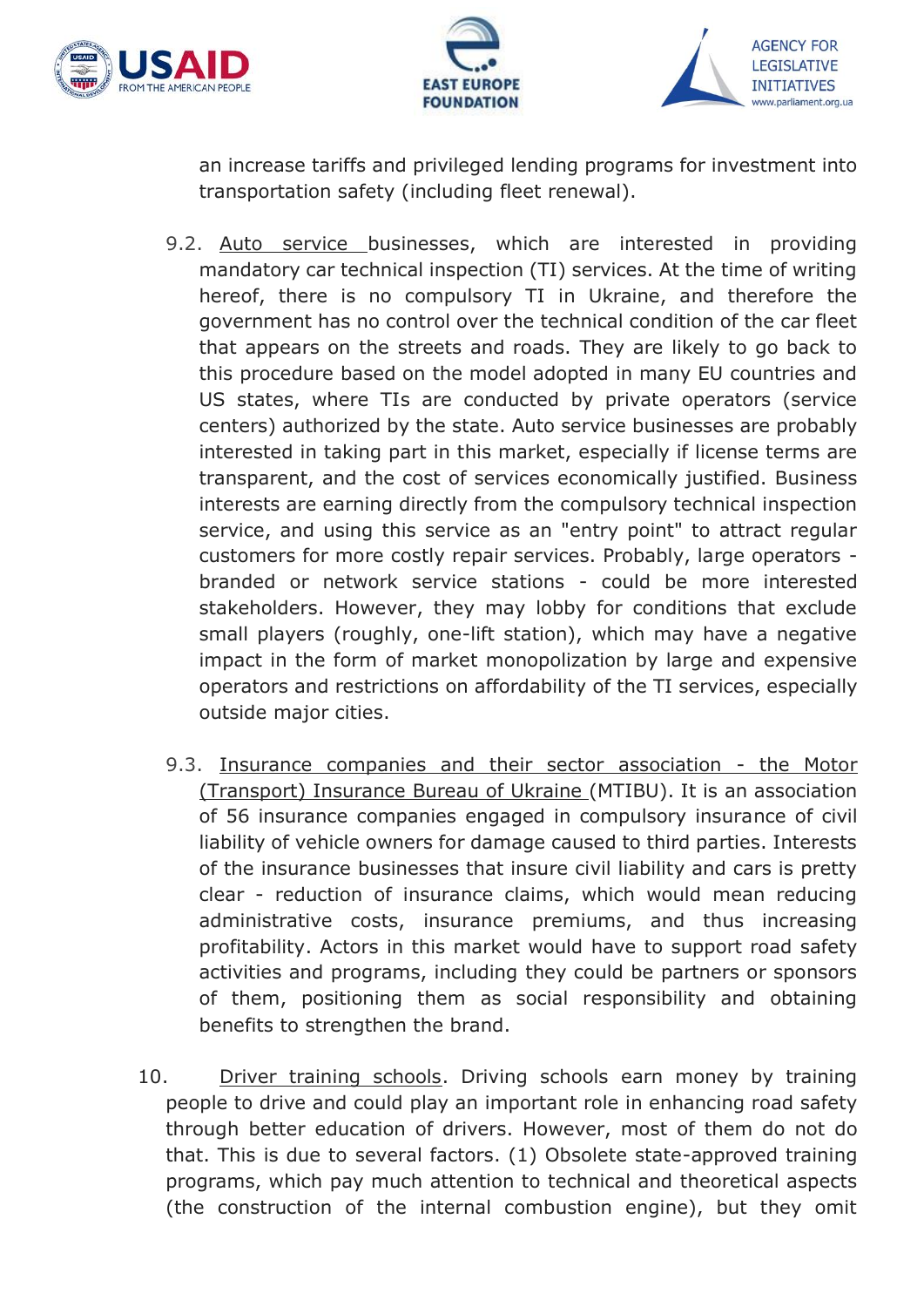





important tools for safe and quality car exploitation (parallel parking, elements of "Defense Driving", etc.). (2) The focus of private driving schools on gaining profit and saving cost, not the quality of results (the level of graduates' driving skills). (3) The total lack of a system to train driving instructors in Ukraine. All instructors are "self-taught", who have not been trained or certified, so everyone teaches driving to the extent of their life experience and understanding of safety driving. Thus, driving schools for the most part are not directly interested in improving traffic safety in Ukraine, although some more advanced driving schools are interested in improving the quality of training (and they are working on it), as well as modernizing the state standards and requirements.

- 11. European lenders and donors: The World Bank, European Investment Bank, European Commission. All of these large institutions for many years have been funding a variety of projects directly or indirectly related to traffic safety. Their clear interest is true positive changes in Ukraine in this area, and more specifically - adaptation of the best European practices. The World Bank, which finances road construction projects, has a greater interest, especially in view of the fact that the roads build with its participation have turned out more dangerous than the old roads that existed before. Besides, the World Bank is an international center of expertise on the subject, with its entire department called the Road Safety Facility. In contrast to Ukrainian organizations and policy makers, international donors generally have a high level of institutional capacity and sector expertise, and therefore they are interested only in actual systemic changes or projects and programs that are based on scientifically evidenced models of change and have a high potential impact. These projects and programs allow donors to create "success stories". Symmetrically, donors are not interested in supporting or even spending time on simulation or failure projects and programs, because they do not need more "bad projects". Overall, this group is one of the key stakeholders whose expertise can be used to build an effective system of road safety management in Ukraine.
- 12. Road users and community activists, represented by NGOs, initiative groups, clubs, etc. Although this movement is not massive, its representatives are quite active calling attention to the problem and coming to dialog with public authorities and local governments. These include, for example, Kyiv Association of Cyclists and bicycle organizations in other cities, Road Users' Union, Union of Pedestrian Protection, Vision Zero, etc. Autoclubs, associations, online forums, racing clubs and other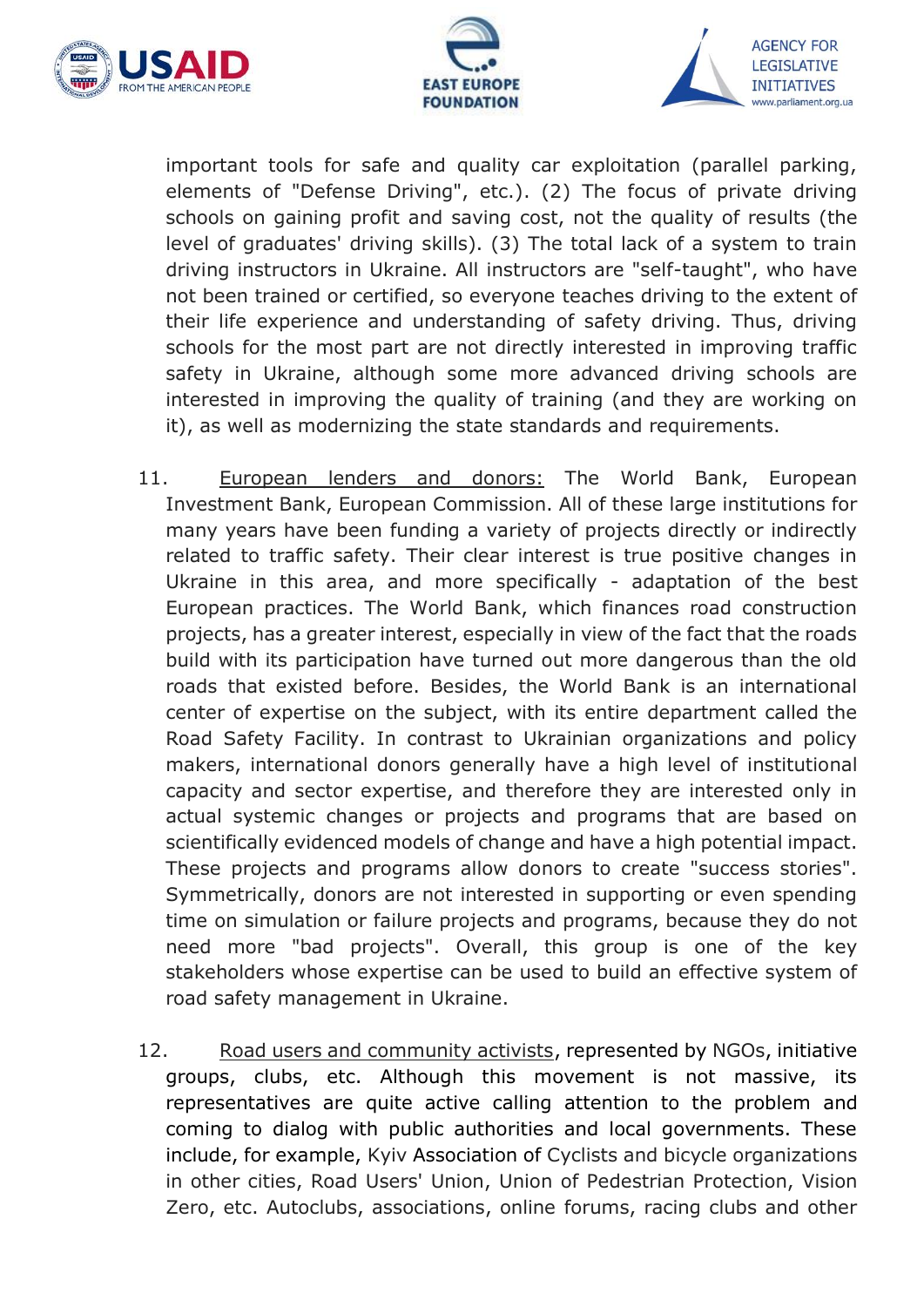





driver and motorcyclist associations are more massive, but they are not currently an active stakeholder in the issue of road safety. However, they are closely monitoring all the actions and proposals of change that are covered in the media and can quickly mobilize if they consider that their interests are at risk, e.g. in case of introduction of more stringent traffic rules or penalties for violations. Important stakeholders at the local level are local NGOs fighting for improved quality of living, conditions for children in the city, and effectiveness of local governments. For them, the topic of road safety is not the main one but important, so they can mobilize and be partners in local tactical and strategic activities.

## **5. Solution options.**

## **1. Keeping the status quo and gradual elimination of drawbacks**

This option means no change in public policy approaches, just starting to better comply with what is already required. With this option, everything generally remains as it is, only there are changes and improvements initiated by individual executive authorities, the Parliament. For example, the National Police or the MIA can finally develop and set up a system for automatic registration of traffic rule violations, the Parliament can increase the degree of responsibility for dangerous violations, the government can go back to statutory technical control, modernize state construction codes and standards of training at driving schools, as well as the rules governing driving tests, the Ministry of Health can improve the speed and quality of emergency aid. If some public agencies simply start better fulfilling their obligations described above, within their existing competencies, it is likely that the degree of road safety will gradually tend to improve.

## **2. Concentration of authority and responsibility within one ministry**

Under this option, responsibility and leadership in development of the public policy will be concentrated in the hands of one of the existing bodies - for example, the Ministry of Interior or the Ministry of Infrastructure. The designated ministry may be given additional powers, within its structure it is possible to establish a special unit - say, The Center for Road Safety, develop an action strategy, and allocate the respective financial resources. In this case, a specific ministry can undertake the role of "the leading agency", simultaneously performing the functions of monitoring and evaluation of activities and policies of other executive bodies and local governments. Besides, in this case there would be a more understandable politically responsible figure - the respective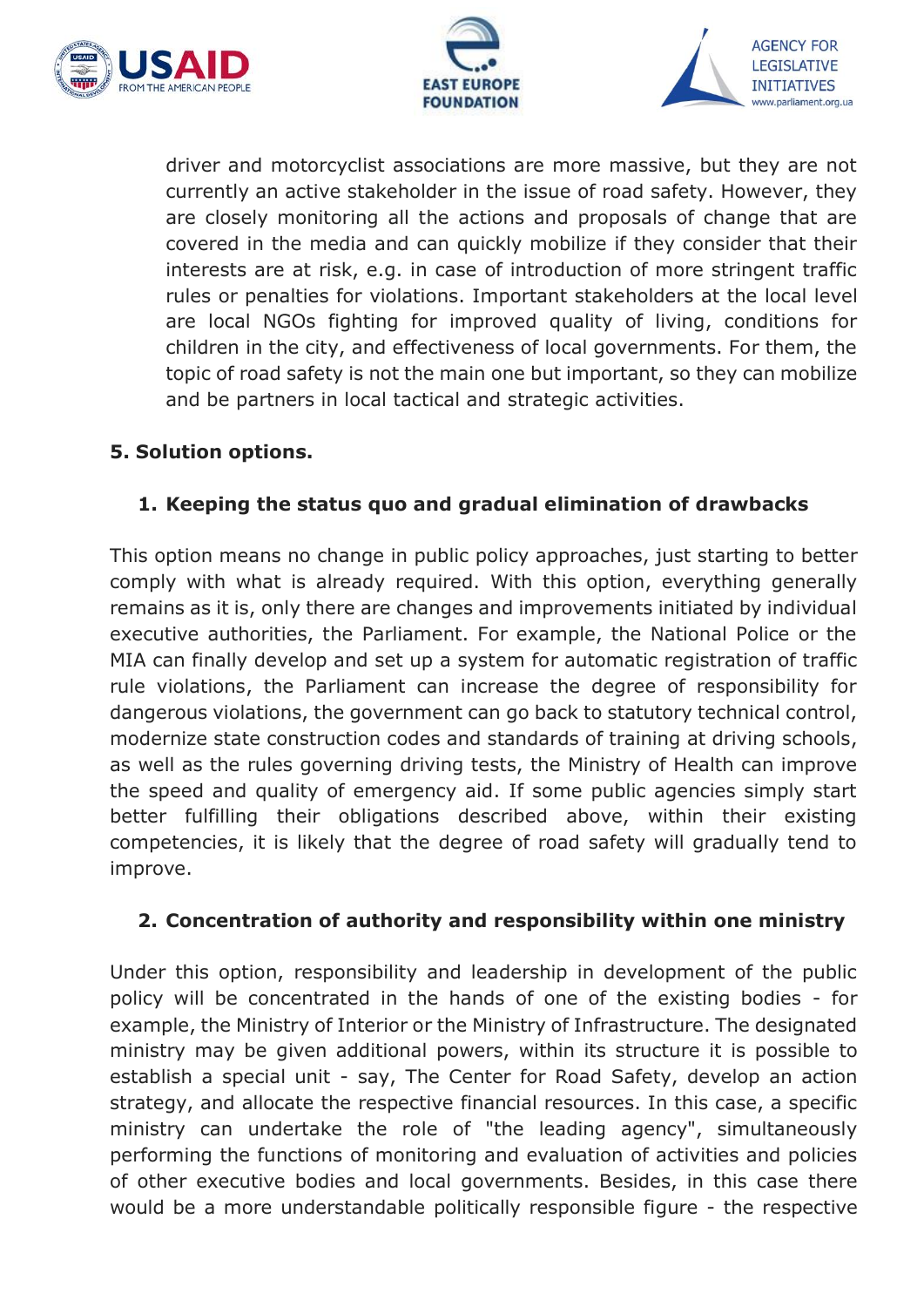





minister. Disadvantages of this option are that for any ministry the road safety issue will not be a priority one, and it is rather hard to imagine execution of the minister's political liability (for example, resignation of the minister in case Ukraine fails to achieve the target indicator of a reduced number of deaths on the roads).

## **3. Setting up a new executive authority for road safety**

This option involves creation of a new central executive body, e.g. having the status of an *inspection.* Such a body could obtain from other public authorities the mandate to develop public policies and standards in the field of safe roads, safe vehicles, driver training, and the functions of monitoring implementation of these rules and applying sanctions for non-compliance. This body would take care of the quality of driving schools' operation (through certification), set up and control a system for training driving instructors, the system of automatic registration cameras, etc. Creating such a body with a wide range of powers is stipulated in the draft Law On Road Traffic and Its Safety, which in 2015 was registered in the Verkhovna Rada of Ukraine. The obvious positive consequence of this option will be concentration of political responsibility in the hands of the head of the agency; road safety as a priority in work of the agency; better coordination, monitoring and evaluation of outcomes. However, this option also has several important consequences. The first one is a conflict of interest: when one public body develops a public policy, implements it, and conducts control, monitoring, and evaluation of consequences of the implementation, such a system is not reliable or effective. Another negative consequence of this course of action is significant corruption risks associated with the probable extensive licensing and control functions of the department.

## **4. Setting up a system for coordination, monitoring, and evaluation**

The last option is to build a reasonable mechanism for coordination, monitoring, and evaluation. Thus, public policy development functions remain with the Parliament and ministries, and the functions of policy implementation - with the relevant executive authorities and local governments. This option can be implemented by, for example, establishing an inter-agency Road Safety Council composed of representatives of all major stakeholders (from ministries - at the level of deputy ministers). One of options for the possible legislative framework and the scope of powers of such a coordinating institution for Ukraine is proposed in draft law [No. 4275 of 18.03.2016](http://search.ligazakon.ua/l_doc2.nsf/link1/JH3AR00A.html) (On amendments to some legislative acts of Ukraine concerning improvement of public administration in the area of road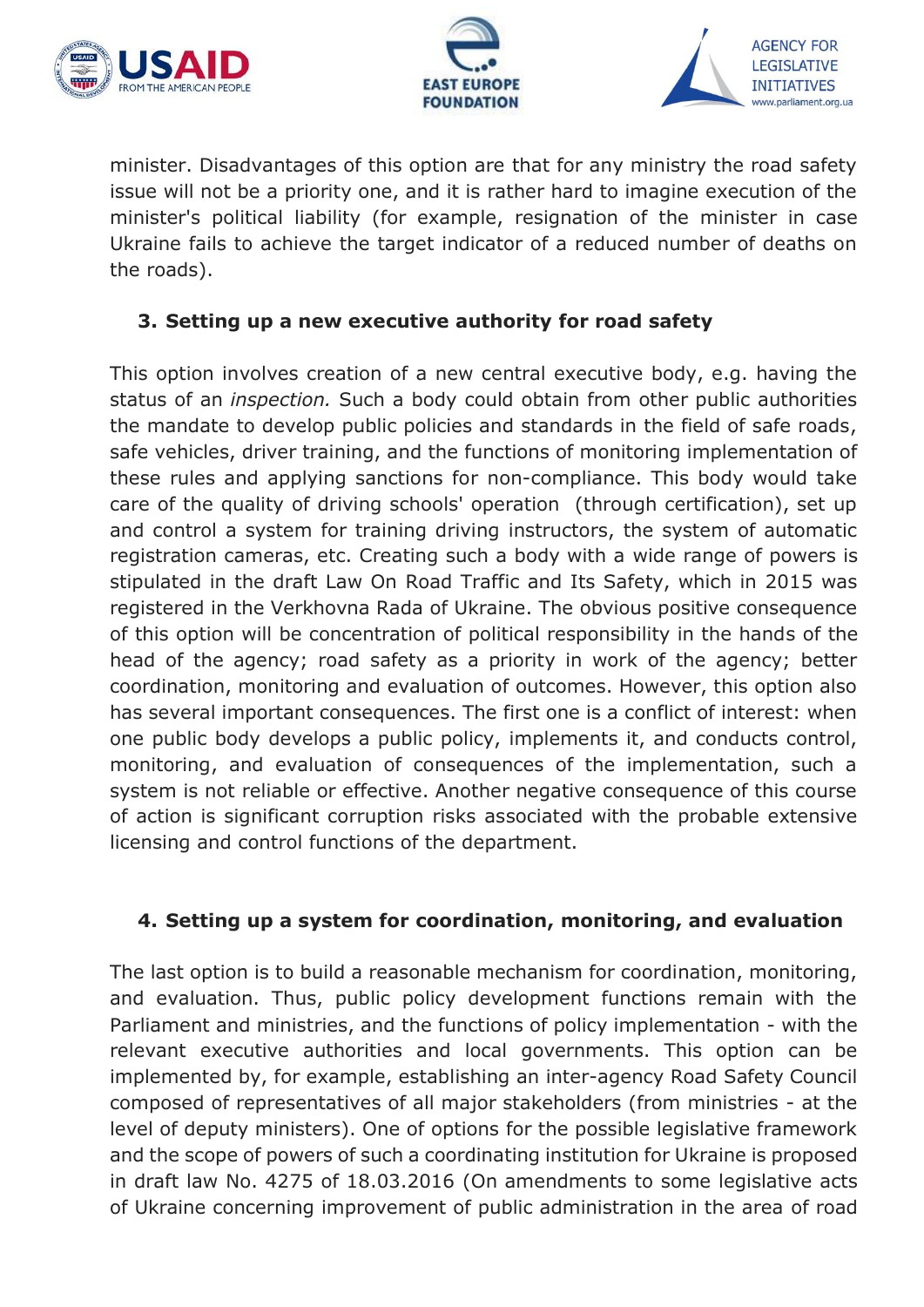





traffic organization and safety, the authors: MPs of Ukraine I. Didenko, Ya. Dubnevych, S. Yevtushok et al.), which provides for establishment of the National Agency for Road Traffic Organization and Safety in the status of the central executive authority whose activities are directed and coordinated by the Cabinet of Ministers of Ukraine through the Minister who implements the public policy in the field of transport. This agency, according to the idea of authors of the draft law, should be guided by a Supervisory Board of 10 persons delegated by three ministries, the Parliament, the President, and NGOs. In addition to coordination and monitoring functions, authors of the draft law propose assigning to it the functions of implementation of the public policy in the field of road safety, drafting laws and other legal acts, development and definition of a single procedure of traffic organization and safety, verification and approval of standards of road construction and transport safety, which probably rather fall under the mandate of executive authorities.

## **The proposed approach to resolving the issue**

This document recommends Ukraine to choose the fourth option - to set up a mechanism for coordination, monitoring, and evaluation within a dedicated institution, which will be the lead agency for road safety issues. Creating such a lead agency has repeatedly been mentioned in recommendations of international organizations, both general and those intended for Ukraine. The World Bank in its report "Death on Wheels" (2009) notes that in order to achieve results, it is important to set up such a separate agency with a clear mandate and adequate and sustainable budget that will have political support at the highest level.

The Bank emphasizes that in the world there are a great variety of organizational structures and forms for such a lead agency, and there is no one recommended option - each country builds up its own system, depending on the institutional history and the legislative context.

The key tasks that may be assigned to the lead agency are:

- *1.* Coordinating the multiple governmental agencies in charge of commercial and passenger transport, infrastructure, urban planning and construction, health care, education, and law enforcement.
- *2.* Analytical processing of official statistics, drafting and publishing reports and data sets relating to road safety.
- *3.* Developing a system for collection and analysis of safety indicators (Safety Performance Indicators), above all - speed, use of protective devices, drunk driving.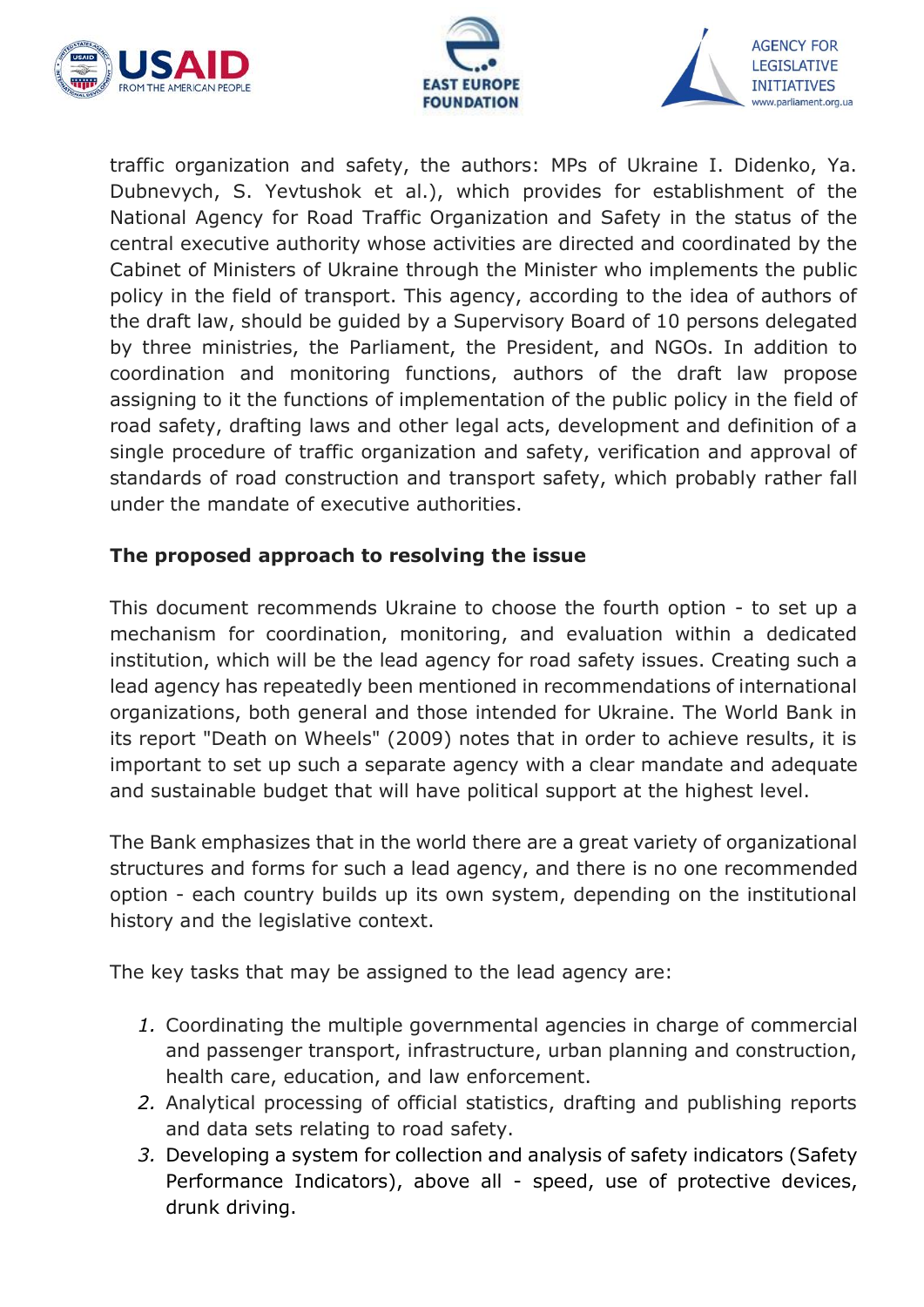





- *4.* Development and supervising of the road safety audit system at the stages of its design, construction, and operation of roads.
- *5.* Evaluation of efficiency and effectiveness of programs, initiatives, and projects implemented by other organizations, as well as implementation of own research, including pilot, projects.
- *6.* Development of and accountability for implementation of the public policy to improve road safety.
- *7.* Development and implementation of road safety campaigns in cooperation with other governmental agencies, the public and private sectors.

According to a recommendation by the World Bank, if the coordinating body exists in the form of the Safety Council, it must be lead by a senior official, such as the Infrastructure Minister, Vice Prime Minister, or the Prime Minister. This council should have a permanent secretariat consisting of experts in the field of road safety.

The criteria that will help maximizing success of the lead agency in Ukraine can be found in recommendations of the World Bank (World Bank, 2009) and the World Health Organization (WHO, 2015):

- The status of a separate institution with a clear mandate to improve road safety
- An adequate and stable budget both for starting the work, and for operational and project activities
- Clearly defined ambitious goals and indicators to assess the degree of achieving them
- A permanent secretariat with high organizational capacity
- Confidence and cooperation-based relations with all groups of stakeholders, in particular in the national, public, and academic sectors
- Continuous monitoring and evaluation of the institution's success, e.g. through the mechanism of the Council and by the parliamentary committee

Such a coordinating mechanism could take the form of an inter-agency Road Safety Council, the status of which is yet to be determined (as an option - a public agency). This Security Council can be composed of senior representatives of key public institutions that make decisions and control activities. The executive part will be the permanent secretariat.

Despite its rather wide range of powers, this institution should not take over the functions of public policy making, which will still belong to ministries and the Parliament. However, the authorities responsible for policy making should take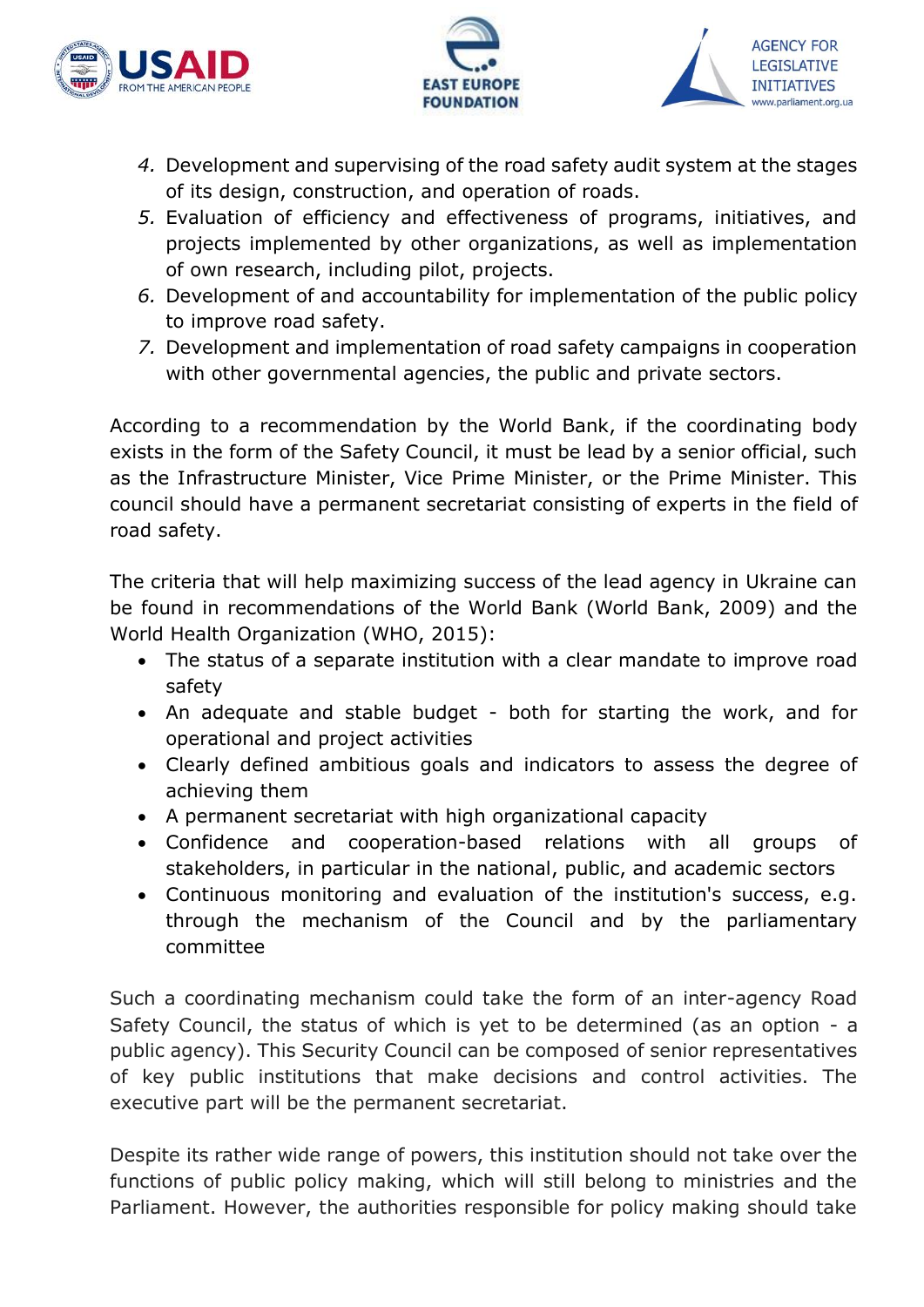





into account the professional opinion and recommendations of the lead specialized agency.

Similarly, this coordinating and monitoring institution should not undertake implementation of the public policy, replacing existing state mechanisms or creating new ones. However, there may be exceptions from this rule, for example, in the form of the mandate for implementation of pilot projects and coordinated road safety campaigns, implementation of which is not currently a priority of any of central authorities.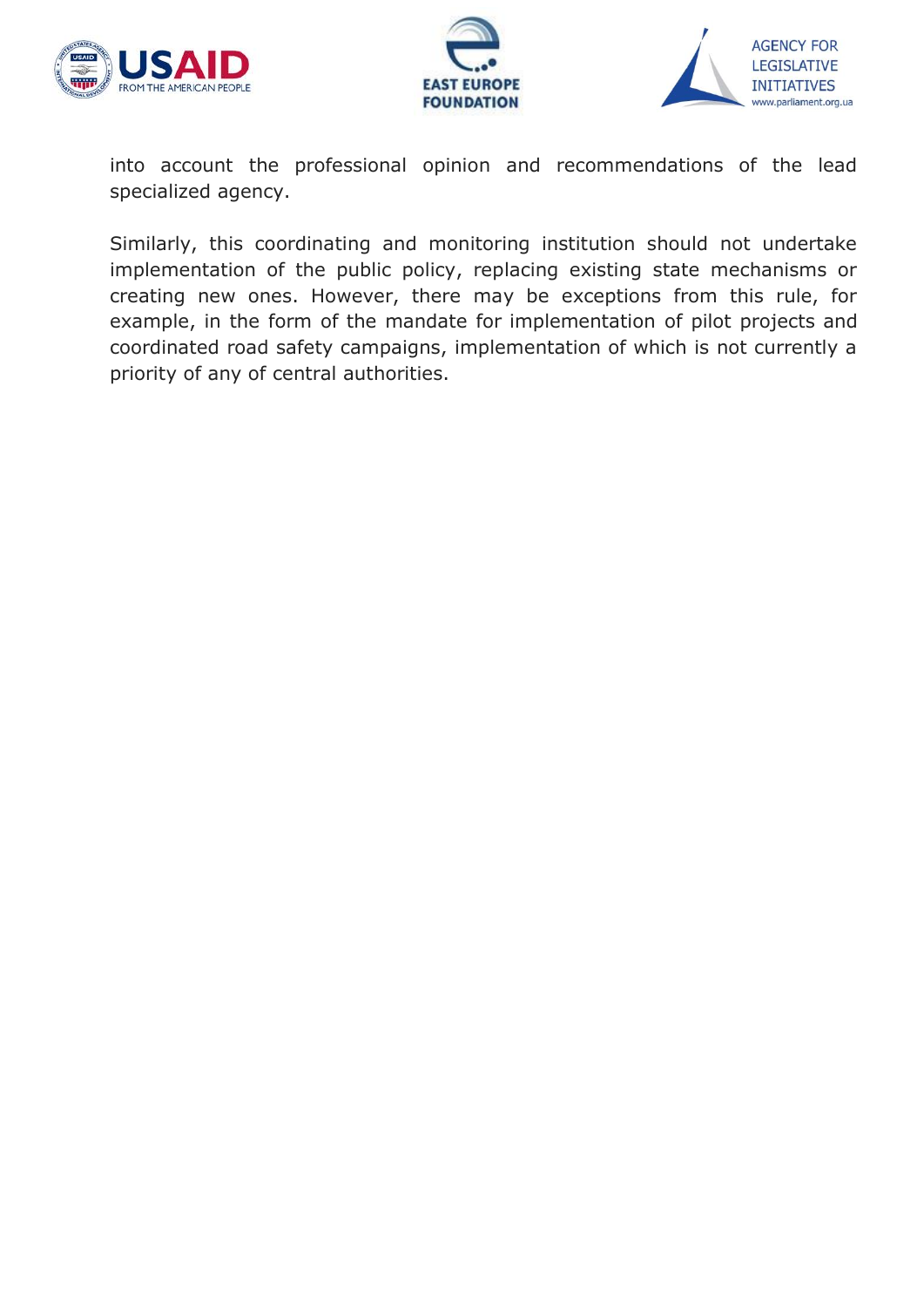





## *References:*

- 1. Werner Brilon, Studies on Roundabouts in Germany: Lessons Learned, 2011, [http://www.ruhr-uni](http://www.ruhr-uni-bochum.de/verkehrswesen/download/literatur/Brilon_roundabouts_2011_05_29_cit.pdf)[bochum.de/verkehrswesen/download/literatur/Brilon\\_roundabouts\\_2011](http://www.ruhr-uni-bochum.de/verkehrswesen/download/literatur/Brilon_roundabouts_2011_05_29_cit.pdf) [\\_05\\_29\\_cit.pdf](http://www.ruhr-uni-bochum.de/verkehrswesen/download/literatur/Brilon_roundabouts_2011_05_29_cit.pdf)
- 2. TEN-T, Support for Ukraine's Integration into the Trans-European Transport Network, Final Report 3.3, 2010.
- 3. Directive 2008/96/EС of the European Parliament and of the Council of 19 November 2008 on Road Infrastructure Safety Management, [http://eur](http://eur-lex.europa.eu/LexUriServ/LexUriServ.do?uri=OJ:L:2008:319:0059:0067:EN:PDF)[lex.europa.eu/LexUriServ/LexUriServ.do?uri=OJ:L:2008:319:0059:0067:](http://eur-lex.europa.eu/LexUriServ/LexUriServ.do?uri=OJ:L:2008:319:0059:0067:EN:PDF) [EN:PDF](http://eur-lex.europa.eu/LexUriServ/LexUriServ.do?uri=OJ:L:2008:319:0059:0067:EN:PDF)
- 4. SUPREME: SUMMARY AND PUBLICATION OF BEST PRACTICES IN ROAD SAFETY IN THE MEMBER STATES, Thematic Report: Enforcement, 2007.
- 5. Action Plan to Implement the of Road Safety Improvement Strategy in Ukraine for the period till 2015, of March 21, 2012[,http://zakon1.rada.gov.ua/laws/show/140-2012-%D1%80](http://zakon1.rada.gov.ua/laws/show/140-2012-%D1%80)
- 6. СADaS: Recommendation for a Common Accident Data Set, Reference Guide, Version 3.11, 2011.
- 7. WHO, Global status report on road safety, 2015, [http://www.who.int/violence\\_injury\\_prevention/road\\_safety\\_status/2015](http://www.who.int/violence_injury_prevention/road_safety_status/2015/en/) [/en/](http://www.who.int/violence_injury_prevention/road_safety_status/2015/en/)
- 8. World Bank, Confronting "Death on Wheels": Making Roads Safe in Europe and Central Asia, 2009, [http://siteresources.worldbank.org/INTECA/Resources/DeathonWheelsW](http://siteresources.worldbank.org/INTECA/Resources/DeathonWheelsWeb.pdf) [eb.pdf](http://siteresources.worldbank.org/INTECA/Resources/DeathonWheelsWeb.pdf)